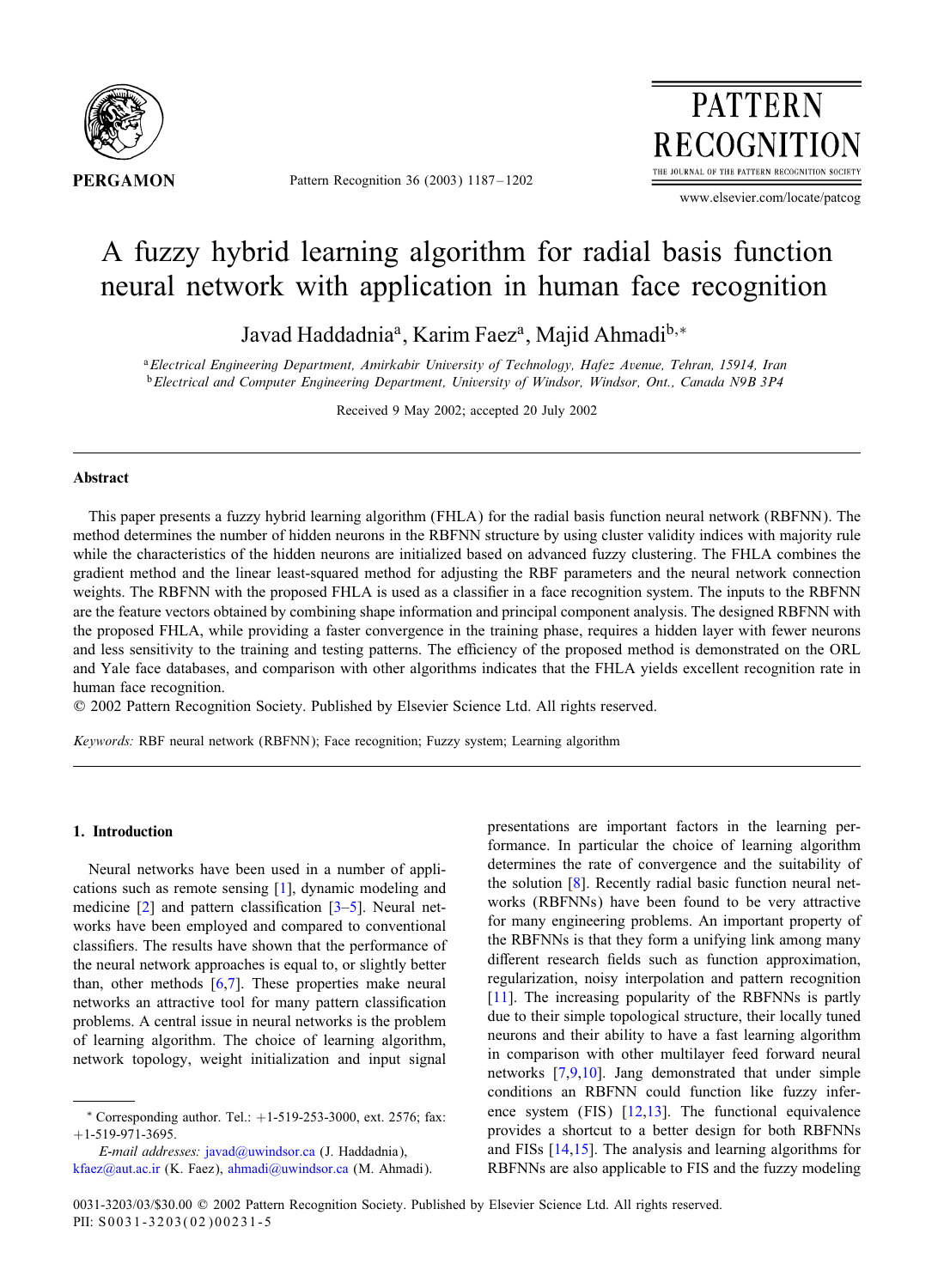<span id="page-1-0"></span>procedure could be a good means of initializing an RBFNN before training. The use of fuzzy clustering for designing an RBFNN has been proposed in the literature [\[13,16,17\]](#page-14-0).

There are several learning algorithms for RBFNN. A common learning algorithm is based on first choosing randomly a set of data points as RBF parameters and then using singular value decomposition to solve for the weights of the network. The orthogonal least-square (OLS) algorithm [\[18\]](#page-14-0) can be employed as a forward regression procedure to select the RBF parameters. The forward selection algorithm (FSA) [\[19\]](#page-14-0) assigns one RBF unit for each class under training provided that feature vectors of the patterns belonging to the same class are close to each other. In situations where the feature vector of the pattern is not satisfying the above condition an additional neuron is added to the hidden layer. In this training algorithm, one RBF unit is generated at a time through an iterative process until the sum of squared errors reaches the minimum. The Gaussian mixer model (GMM) [\[19\]](#page-14-0) regards the basis function as the components of a mixture density model whose RBF parameters are to be optimized by maximum likelihood method. In GMM learning algorithm the number of hidden neurons is used as an input parameter to the model so that the unsupervised procedure optimizes the Gaussian parameters based on the training set. The RBF parameters are determined by tuning the mixture model with circular covariance using the expectation–maximization algorithm and the maximum inter-center square distance. The minimal resource allocating network (MRAN) [\[9\]](#page-14-0) is a sequential minimal learning algorithm that adds one hidden neuron to the network based on the novelty of the input data under training. This training algorithm starts with no hidden neuron and grows by allocating a new hidden neuron based on the novelty of the observation in a sequential manner. If an input data has no novelty then the existing parameters of the network are adjusted. An optimal design of RBFNN for fuzzy-rule extraction in high-dimensional data has been proposed in Ref. [\[17\]](#page-14-0). Fuzzy clustering method was used to find the number of hidden neurons and RBF parameters are set by Teoplitz covariance matrix estimator and finally back propagation algorithm was used to determine the connection weights of the output layer. A supervised fuzzy clustering for the RBFNN training has been proposed in Ref. [\[20\]](#page-14-0). The learning methodology follows the Pedrycz's conditional fuzzy clustering where data agglomeration is based on both input and output pattern values. One drawback that is commonly encountered in this method is that it is regarded as supervised, therefore it suffers from the need for human interaction to determine classes and training regions.

The main objective of this paper is to present a novel and efficient learning algorithm for the RBFNN with applications in face recognition. The proposed learning algorithm takes advantage of the recent advances in optimal fuzzy clustering known as the fuzzy-C-mean (FCM) algorithm [\[21,22\]](#page-14-0) to initialize the RBF parameters. The use of appropriate cluster validity indices with majority rule to define the number of hidden neurons is discussed. The adjustment of the parameters and the determination of the neural network connection weights are done via a hybrid method based on the linear least square and the gradient decent [\[23\]](#page-14-0). The analysis of the sensitivity of the proposed learning algorithm to select training and testing sets is studied. To show the usefulness of the FHLA, the proposed learning algorithm has been compared with other algorithms such as MRAN, GMM and FSA. In order to conduct a comparative study, the designed RBFNN with the above learning algorithms has been applied to the face recognition problem using 400 face images on the ORL database and 165 face images on the Yale database [\[4\]](#page-14-0). The feature extraction technique used in this study combines structural and statistical approaches, including the shape information presented in Ref. [\[24\]](#page-14-0) and the principle component analysis (PCA) [\[25\]](#page-14-0). This study intends to demonstrate the effect of the FHLA on the number of required hidden neurons, the number of epochs required for training, the sensitivity to select training and testing sets and the overall recognition rate. Also the effect of the irrelevant data in face image on the recognition rate with different learning algorithms is studied. The paper is organized as follows: Section 2 gives a brief description of the RBFNN classifier. In Section  $3$ , the proposed FHLA is presented. The face recognition method and the design of experiment are described in Section [4.](#page-7-0) Experimental results are presented in Section [5](#page-9-0) and the conclusions are attained in Section [6.](#page-14-0)

## 2. Radial basis function neural network

The construction of the RBFNN involves an input layer, a hidden layer and an output layer with feed forward architecture. The input layer of this network is a set of  $n$ units, which accept the elements of an  $n$ -dimensional input feature vector. The input units are fully connected to the hidden layer with  $r$  hidden units. Connections between the input and the hidden layer have unit weights and, as a result, do not have to be trained. In this structure the hidden units are referred to as the RBF units. The goal of the RBF units is to cluster the data and reduce its dimensionality with a nonlinear transformation and to map the input data to a new space. The RBF units are also fully connected to the output layer. The output layer, which contains s units, implements a linear combination on this new space.

Consider the finite set of  $n$ -dimensional input feature vectors  $X = \{x_1, x_2, ..., x_M\} \subset \mathfrak{R}^n$ , and the prototype vectors  $C = \{c_1, c_2, \ldots, c_r\} \subset \mathfrak{R}^n$ . The overall input–output response of the RBFNN with  $r$  RBF units and  $s$  output units, is a mapping  $\mathfrak{R}^n \to \mathfrak{R}^s$  described in Refs. [\[12,13,19,20,23](#page-14-0)[,35\]](#page-15-0) as follows:

$$
y_j(x) = \sum_{i=1}^r w_{ij} R(||x - c_i||, \sigma_i),
$$
 (1)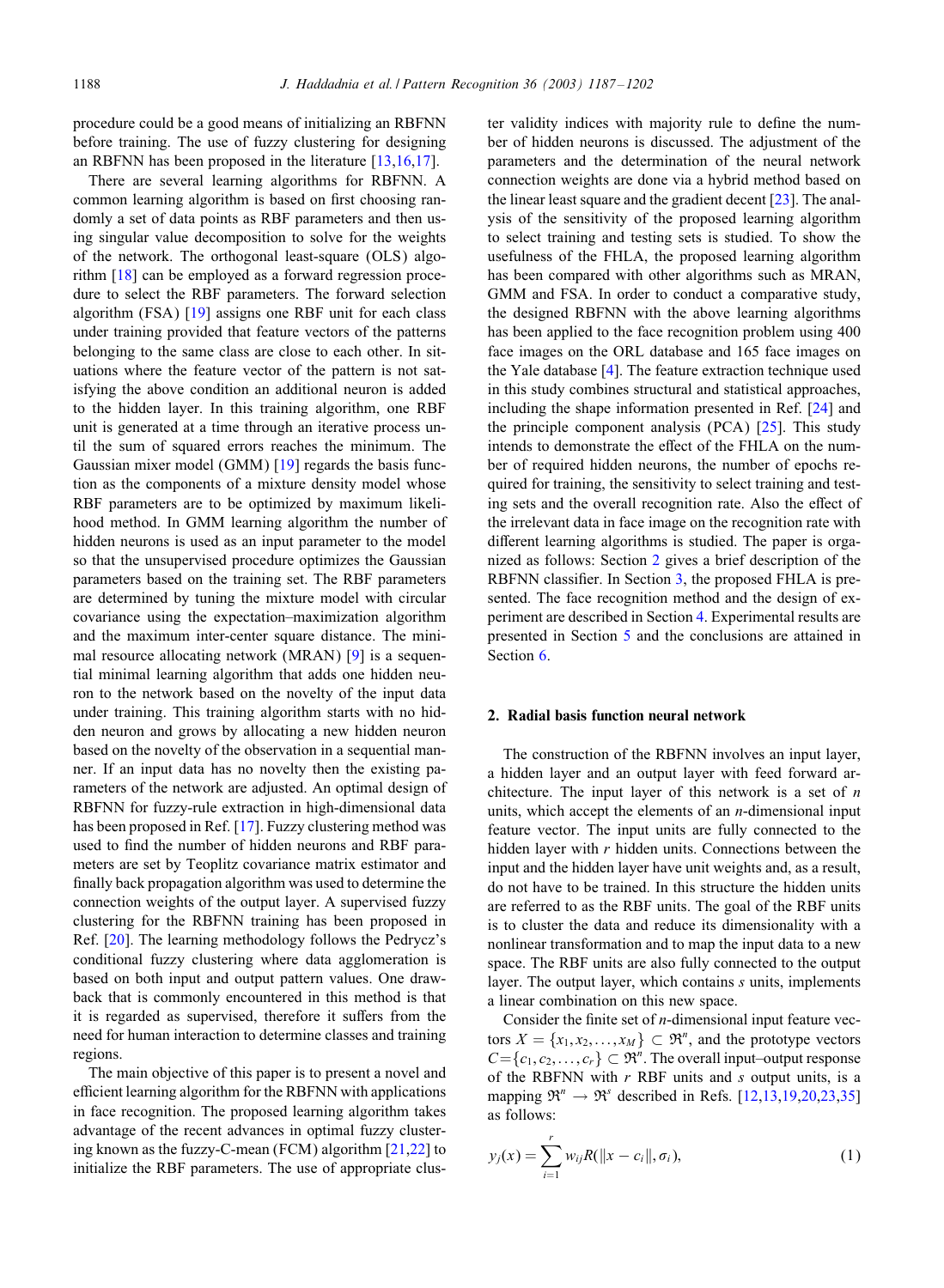<span id="page-2-0"></span>hidden units,  $R(.)$ , is radially symmetric in the input space and the output of each RBF unit is determined by the distance between the input vector x and the center parameter  $c_i$  of the RBF unit. There are several forms of activation functions. An axiomatic approach indicates that any activation function  $R(.)$  must satisfy the following requirements [\[26\]](#page-15-0):

*Axiom* 1: The RBF activation function is a mapping  $\mathfrak{R}^n \to \mathfrak{R}^+$ , i.e.

$$
\forall x, c, \sigma : R(||x - c||, \sigma) > 0. \tag{2}
$$

*Axiom* 2:  $R(.)\infty$  for all x and c.

*Axiom* 3:  $R(.)$  is a monotonically decreasing function. This requires that

$$
\forall x_i, x_k : ||x_i - c_j||^2 < ||x_k - c_j||^2
$$
  
\n
$$
\Rightarrow R_j(||x_i - c_j||, \sigma_j) > R_j(||x_k - c_j||, \sigma_j).
$$
 (3)

*Axiom* 4: If  $\partial R/\partial x_k$  denotes the gradient of R(.) with respect to the corresponding input  $x_k$ , then:

$$
\forall x_i, x_k : ||x_i - c_j||^2 < ||x_k - c_j||^2
$$
\n
$$
\Rightarrow \frac{||\partial R_j / \partial x_i||^2}{||x_i - c_j||^2} > \frac{||\partial R_j / \partial x_k||^2}{||x_k - c_j||^2}.\tag{4}
$$

*Axiom* 5: The gradient of  $R(.)$  must satisfy the following condition:

$$
\forall x_i, x_k : ||x_i - c_j||^2 < ||x_k - c_j||^2
$$
  
\n
$$
\Rightarrow ||\partial R_j / \partial x_i||^2 > ||\partial R_j / \partial x_k||^2.
$$
 (5)

One of the most common activation functions for the RBF units is the Gaussian function, which satisfies all of the above axioms  $[19,20,23,26]$  $[19,20,23,26]$ . The Gaussian function is defined by

$$
R_i(x) = \exp\left(-\frac{\|x - c_i\|^2}{\sigma_i^2}\right), \quad i = 1, 2, ..., r,
$$
 (6)

where  $\sigma_i$  is the width of the RBF unit. Note that  $\sigma_i^2$  represents the diagonal entries of the covariance matrix of the Gaussian function.

# 3. Fuzzy hybrid learning algorithm

The proposed FHLA method for designing and training the RBFNN classifier involves two steps:  $(1)$  RBFNN structure determination and initialization and (2) RBFNN parameters adjustment. In the first step, the RBFNN structure is determined and initialized by selecting of the number of neurons in the input, hidden and output layers. The center  $(c_i)$  and the width  $(\sigma_i)$  of the RBF units in the hidden layer are initialized with a good initial value. In the second step, the centers, widths and the output connection weights  $(w_{ij})$  of the designed RBFNN are adjusted based on the gradient and the linear least-squared methods as an optimization procedure. The proposed two-step FHLA method for designing and training the RBFNN is presented in the following sections.

## *3.1. RBFNN structure determination and initialization*

The RBFNN structure determination involves defining the number of neurons in the input, hidden and output layers. The number of feature vector elements sets the number of input neurons in the input layer while the number of classes determines the number of output neurons. The number of RBF units as well as their characteristic initializations is carried out using a fuzzy clustering technique. It is easy to verify that the performance of the RBFNN is strongly affected by the choice of  $c_i$ ,  $\sigma_i$  and r (number of RBF units). In all learning algorithms the  $c_i$ ,  $\sigma_i$  and r, could be obtained by an optimization procedure. However, most such procedures unfortunately suffer from local minimum. It is therefore recommended that the procedure be repeated for several initial points and the best local optimum be chosen.

The construction of the hidden layer in the proposed FHLA is based on three steps. [\(1\)](#page-1-0) Determination of the number of RBF units by using a set of cluster validity indices.  $(2)$  The use of fuzzy clustering for defining the initial point for  $c_i$ . (3) Overlapping criteria between clusters determines the initial value for  $\sigma_i$ . Fig. [1](#page-3-0) shows the flow chart of the RBFNN structure determination and initialization while the corresponding solutions for each step are presented in the following.

#### *3.1.1. Fuzzy clustering and initialization RBF centers*

In the RBFNN structure, a clustering technique associates a cluster to each RBF units. Bezdek introduced several clustering algorithms based on fuzzy set theory and an extension of the least-squares error criterion [\[21\]](#page-14-0). Most analytical fuzzy clustering approaches are derived from Bezdeck's FCM [\[21,22\]](#page-14-0). FCM is a data clustering algorithm that each data point is associated with a cluster through a membership degree. This technique partitions a collection of  $N<sub>T</sub>$  data points into r fuzzy groups and finds a cluster center in each group, such that a cost function of a dissimilarity measure is minimized. The algorithm employs fuzzy partitioning such that a given data point can belong to several groups with a degree specified by membership grades between  $0$  and  $1$ . A fuzzy r-partition of input feature vector  $X = \{x_1, x_2, \dots, x_{N_T}\} \subset \mathfrak{R}^n$  is represented by a matrix  $U = [\mu_{ik}]$ , where the entries satisfy the following constraints:

$$
\mu_{ik} \in [0,1], \quad 1 \leq i \leq r, \quad 1 \leq k \leq N_{\rm T}, \tag{7}
$$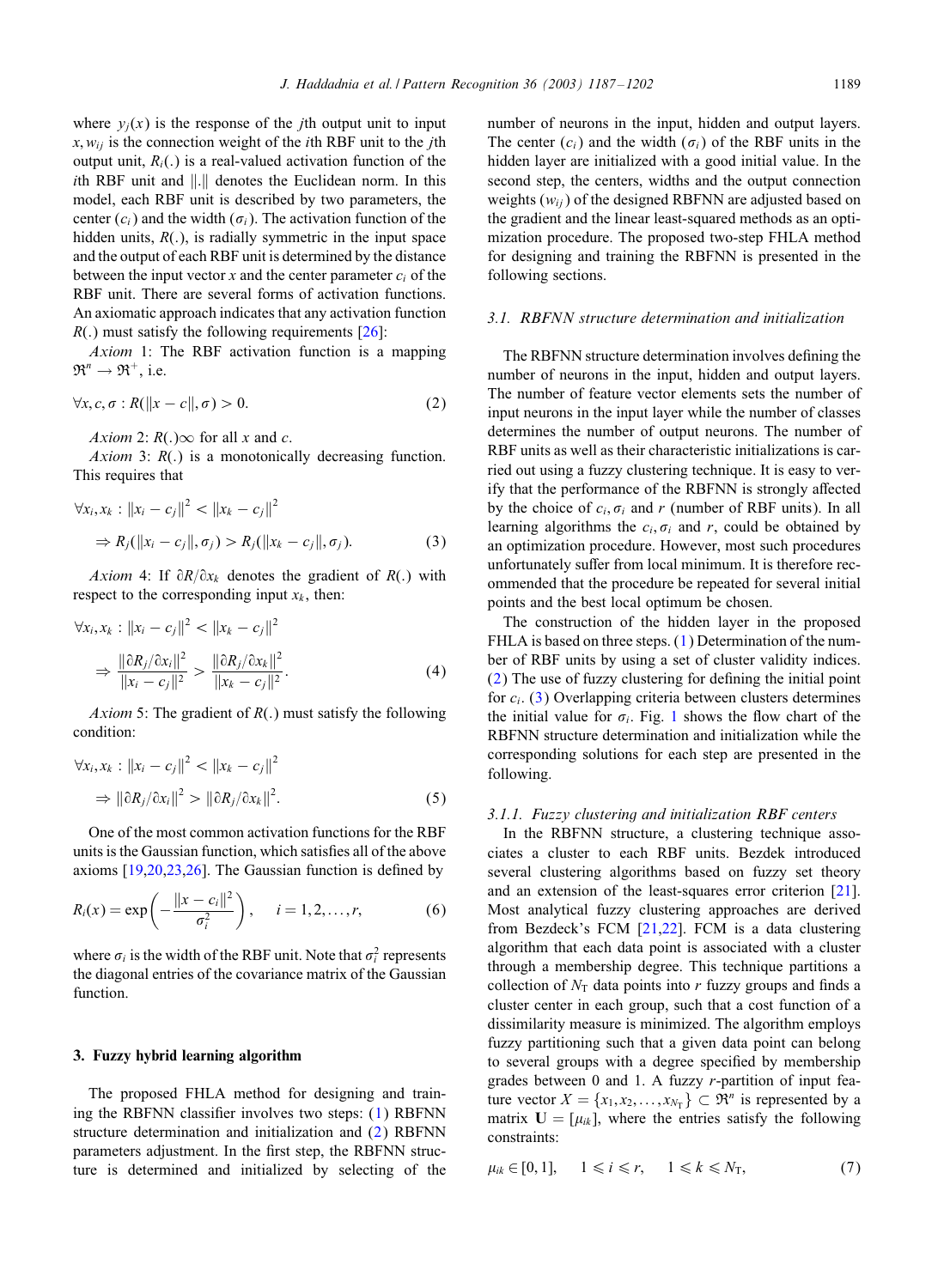<span id="page-3-0"></span>

Fig. 1. The RBFNN structure determination and initialization with the FHLA method.

$$
\sum_{i=1}^{r} \mu_{ik} = 1, \quad 1 \leq k \leq N_{\text{T}} \tag{8}
$$

$$
0 < \sum_{k=1}^{N_{\text{T}}} \mu_{ik} < N_{\text{T}}, \quad 1 \leq i \leq r. \tag{9}
$$

U can be used to describe the cluster structure of  $X$  by interpreting  $\mu_{ik}$  as the degree of membership of  $\mu_{ik}$  to cluster *i*. A proper partition U of X may be defined by the minimization of the following objective function [\[21\]](#page-14-0):

$$
J_m(U, C) = \sum_{k=1}^{N_{\rm T}} \sum_{i=1}^r (\mu_{ik})^m d_{ik}^2,
$$
 (10)

where  $m \in [1, +\infty)$  is a weighting exponent called fuzzifier,  $C = \{c_1, c_2, \ldots, c_r\}$  is the vector of the cluster centers, and  $d_{ik}$  is the distance between  $x_k$  and the *i*th cluster. Bezdek [\[21\]](#page-14-0) proved that if  $m \ge 1, d_{ik}^2 > 0, 1 \le i \le r$ , then U and C minimize  $J_m(U, C)$  only if their entries are computed as follows:

$$
\mu_{ik}^* = \frac{1}{\sum_{j=1}^r (d_{ik}/d_{jk})^{2/(m-1)}},\tag{11}
$$

$$
c_i^* = \frac{\sum_{k=1}^{N_{\rm T}} (\mu_{ik})^m x_k}{\sum_{k=1}^{N_{\rm T}} (\mu_{ik})^m}.
$$
\n(12)

One of the major factors that influence the determination of appropriate clusters of points is the dissimilarity measure chosen for the problem. Indeed, the computation of the membership degrees  $\mu_{ik}^*$  depends on the definition of the distance measure  $d_{ik}$ , which is the inner product norms (quadratic norms) on  $\mathfrak{R}^n$ . The squared quadratic norm (distance) between a pattern vector  $x_k$  and the center  $c_i$  of the *i*th cluster is defined as follows:

$$
d_{ik}^{2} = ||x_{k} - c_{i}||_{G} = (x_{k} - c_{i})^{T} G (x_{k} - c_{i}),
$$
\n(13)

where G is any positive definite  $(n \times n)$  matrix. The identity matrix is the simplest and most popular choice of G.

The FCM algorithm consists of a series of iterations alternating between Eqs.  $(11)$  and  $(12)$ . This algorithm converges to either a local minimum or a saddle point of  $J_m(U, C)$  [\[27\]](#page-15-0). We use the FCM to determine the cluster centers  $c_i$  and the membership matrix U for a given r value as follows:

*Step* 1: Initially the membership matrix is constructed using random values between 0 and 1; such that constrains  $(7)$ – $(9)$  are satisfied.

*Step* 2: For each cluster  $i$  ( $i = 1, 2, \ldots, r$ ), the fuzzy cluster centers  $c_i$  are calculated using Eq. (13).

*Step* 3: For each cluster *i*, the distance measures  $d_{ik}$  are computed using Eq. (13).

*Step* 4: The cost function in Eq. (10) is computed and if either it is found to be below a certain tolerance value, or its improvement over the previous iteration  $(dJ_m)$  is below a certain threshold, then it is stopped and the clustering procedure is terminated.

*Step* 5: A new U using Eq. (11) is computed and steps 2–5 are repeated.

By using the above fuzzy clustering procedure, we divide the training patterns into  $r$  clusters. The center of each cluster is considered as an initial value for the RBF centers.

# *3.1.2. RBF width initialization*

The width of the RBF units is another parameter that should be initialized with a good initial point. The amount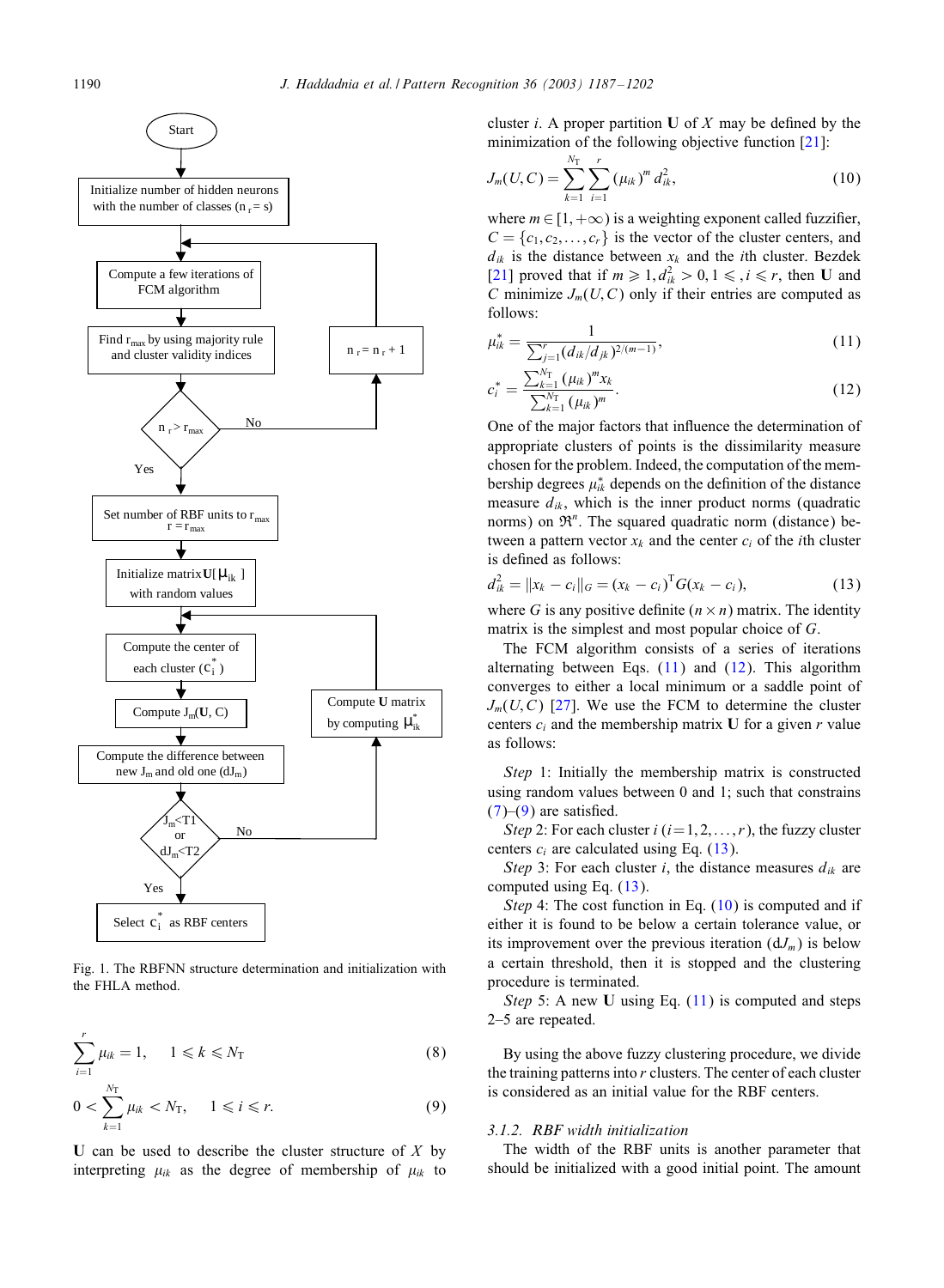<span id="page-4-0"></span>of overlap between classes is controlled by the widths of the RBF units. For each cluster k, the distance  $\text{dc}(k, i)$  between the center of this cluster and the center of any other cluster is computed by

$$
dc(k, j) = ||c_k - c_j||, \quad j = 1, 2, ..., r \text{ and } j \neq k. \quad (14)
$$

The minimum among the distances  $(d_{min}(k, l))$  is computed as follows:

$$
d_{\min}(k, l) = \min(\text{dc}(k, j)), \quad j = 1, 2, ..., r \text{ and } j \neq k.
$$
 (15)

We have used the following overlapping criterion to initialize the width of the RBF units. For each cluster  $k$ , having determined  $d_{\min}(k, l)$  from Eq. (15), the choice of the value for  $\sigma_k$  is calculated using

$$
\sigma_k = \gamma d_{\min}(k, l),\tag{16}
$$

where  $\gamma$  is a parameter determining the degree of overlap between the classes.

# *3.1.3. Determining the number of RBF units based on cluster validity indices*

The criteria for the definition of an optimal partitioning of the data into subgroups are generally based on three requirements [\[28\]](#page-15-0): [\(1\)](#page-1-0) Clear separation between the resulting clusters. [\(2\)](#page-2-0) Minimal volume of the clusters. [\(3\)](#page-2-0) Maximal number of relevant data points concerned in the vicinity of the cluster centered. Initially we have considered the number of clusters (number of RBF units) to be known a priori. However, when this number cannot be determined according to some a priori knowledge, a cluster validity criterion is required in order to determine the optimal number of clusters [\[28,29\]](#page-15-0). There are a number of cluster validation indices available in the literature. Pal and Bezdek performed an analysis of several indices [\[29,30\]](#page-15-0). Tracking the optimal partition consists of varying the number of clusters between fixed minimum and maximum values, and for each given number, computing the cluster validity index. An optimal partition corresponds to a minimum or a maximum value, depending on the index used. There is no general cluster validity index which includes all possible applications with all possible combinations of the parameters of a clustering algorithm. In this paper, a method is presented to select a cluster validity index based on the application of the existing techniques and fusing the outcome through the majority rule. Table [1](#page-5-0) presents six validity indices that have been used in this work. In this table  $F_i$  is a fuzzy covariance matrix for each cluster  $i$  and is defined by

$$
F_i = \frac{\sum_{k=1}^{N_{\rm T}} \mu_{ik} (x_k - c_i)(x_k - c_i)^{\rm T}}{\sum_{k=1}^{N_{\rm T}} \mu_{ik}}, \quad 1 \leq i \leq r. \tag{17}
$$

We determine the number of RBF units based on cluster validity indices, assuming that  $N<sub>T</sub>$  and s, the number of training sample patterns and the number of classes, respectively, are known. Let  $n_r$  be the number of RBF units and  $r_{\text{max}}$  be the maximum value of  $n_r$  computed from the cluster validity indices using the majority rule fusion technique. The following procedure has been used to determine  $n_r$ .

*Step* 1: Initially  $n_r$  is set to *s*.

*Step* 2: Compute several iterations of the FCM clustering algorithm (as described in Section [3.1.1\)](#page-2-0); then for each cluster i  $(i = 1, 2, \ldots, n_r)$ , compute the fuzzy covariance matrix in Eq. (17).

*Step* 3: Compute  $r_{\text{max}}$  by using the majority rule and the cluster validity indices in Table [1.](#page-5-0) If  $n_r > r_{\text{max}}$  go to step 4; otherwise, increase  $n_r$  by 1 and go back to step 2.

*Step* 4: The number of RBF units is set equal to  $r_{\text{max}}$  ( $r =$  $r_{\text{max}}$ ).

The above procedure determines the number of RBF unit  $(r)$  in the RBFNN structure.

# *3.2. RBFNN parameters adjustment*

The second step in the proposed FHLA method is to adjust the RBFNN parameters. The training of the RBF neural network involves estimating output connection weights, centers and widths of the RBF units. Here we propose a hybrid scheme, which combines the gradient method and the linear least-squared method for adjusting the RBFNN parameters  $[23]$ . Let *n* and *s* be the number of input and output units, respectively, and we assume that a total of  $u$  RBF units are generated for all training patterns based on the procedure described in Section 3.1.3. The hybrid optimization process updates the  $c_i$ ,  $\sigma_i$  and  $w_{ij}$  in two steps. In the first step, the neural network connection weights in the output of the RBF units  $(w_{ii})$  are adjusted under the assumption that the centers and the widths of the RBF units are known a priori. In the second step, the centers and the widths  $(c_i, \sigma_i)$ of the RBF units are updated as described later. The corresponding solutions for each step of the hybrid optimization procedure are presented in the following sections.

#### *3.2.1. Output connection weights adjustment*

For any input feature vector  $x_k \in \mathfrak{R}^n$ , the output of the RBFNN in Eq. [\(1\)](#page-1-0) can be determined in a more compact form as follows:

$$
\mathbf{W} \times \mathbf{R} = \mathbf{Y},\tag{18}
$$

where  $\mathbf{R} \in \mathfrak{R}^{u \times N_T}$  is the matrix of the RBF units,  $\mathbf{W} \in \mathfrak{R}^{s \times u}$ is the output connection weight matrix,  $Y \in \mathfrak{R}^{s \times N_T}$  is the output matrix and  $N<sub>T</sub>$  is the total number of training sample patterns. Since  $N_T$  is usually greater than s, this is an over determined problem and generally, there is no exact procedure to solve for  $W$  in Eq. (18). Instead, an iterative method based on the linear least-squared method is utilized to obtain an approximate solution  $\mathbf{W}' \in \mathfrak{R}^{s \times u}$ , which is close to  $W$  in a least-squared sense. To find  $W'$ , the squared error function is determined by

$$
SE = ||\mathbf{T} - \mathbf{W} \times \mathbf{R}||^2,
$$
 (19)

where  $\mathbf{T} = (t_1, t_2, \dots, t_s)^T \in \Re^{s \times N_T}$  is the target matrix consisting of 1's and 0's with each column having only one nonzero element that identifies the processing pattern to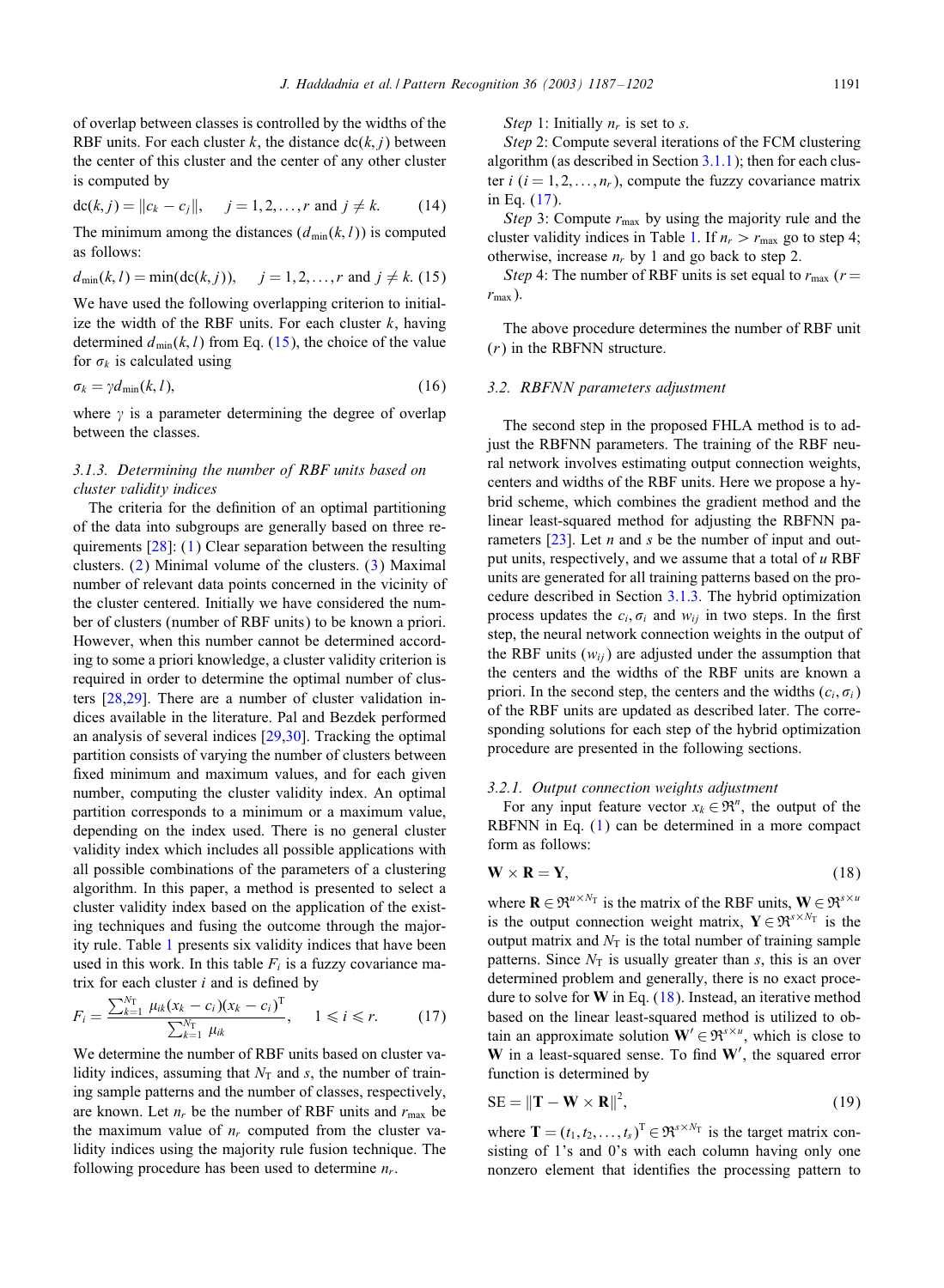<span id="page-5-0"></span>Table 1

|  |  |  |  |  |  | Cluster validity indices for using with majority rule for finding cluster number |  |  |  |  |  |
|--|--|--|--|--|--|----------------------------------------------------------------------------------|--|--|--|--|--|
|--|--|--|--|--|--|----------------------------------------------------------------------------------|--|--|--|--|--|

| Validity index                                          | Formula                                                                 | Cluster no. |
|---------------------------------------------------------|-------------------------------------------------------------------------|-------------|
|                                                         | $V_{\rm D} = \sum_{i=1}^{r} \frac{S_i}{[\det(F_i)]^{1/2}}$              |             |
| Partition density                                       | $S_i = \sum_{i=1}^N \mu_{ik}$                                           | Maximum     |
|                                                         | $\forall x_k \in \{x_k/(x_k - c_i)F_i^{-1}(x_k - c_i) < 1\}$            |             |
| Average partition density (using determinant of $F_i$ ) | $V_{AD} = \frac{1}{r} \sum_{i=1}^{r} \frac{S_i}{[det(F_i)]^{1/2}}$      | Maximum     |
| Average partition density (using the trace of $F_i$ )   | $D_{AD} = \frac{1}{r} \sum_{i=1}^{r} \frac{S_i}{\text{tr}(F_i)}$        | Maximum     |
|                                                         | $V_{\rm B}$ = tr( $S_{\rm B}$ )                                         |             |
|                                                         | $S_{\rm B} = \sum_{i=1}^{r} S_i (c_i - c) (c_i - c)^{\rm T}$            |             |
| Trace of between-cluster scatter matrix                 | $S_i = \sum_{i=1}^N \mu_{ik}$                                           | Minimum     |
|                                                         | $c = \frac{1}{c_i} \sum_{i=1}^r c_i$                                    |             |
| Trace of within-cluster scatter matrix                  | $V_{\rm w} = {\rm tr}(S_{\rm w})$                                       | Maximum     |
|                                                         | $S_{\rm w} = \sum_{i=1}^{r} \left( F_i \sum_{k=1}^{N} \mu_{ik} \right)$ |             |
| Hyper volume                                            | $V_{\rm HV} = \sum_{i=1}^{r} \text{[det}(F_i)\text{]}^{1/2}$            | Minimum     |

which the given exemplar belongs. By using the linear least-squared method we can find  $W'$  such that

$$
\mathbf{W}' \times \mathbf{R} = \mathbf{T}.\tag{20}
$$

The optimal  $W'$  can be obtained by  $[13]$ 

$$
\mathbf{W}' = \mathbf{T}(\mathbf{R}^{\mathrm{T}}\mathbf{R})^{-1}\mathbf{R}^{\mathrm{T}},\tag{21}
$$

where  $(\mathbf{R}^T \mathbf{R})^{-1} \mathbf{R}^T$  is the pseudoinverse of **R** and  $\mathbf{R}^T$  is the transpose of **. From Eq.**  $(21)$  **we can now compute the** output connection weights.

# *3.2.2. Center and width adjustment*

Assuming that the given training data set has  $N<sub>T</sub>$  sample patterns, we can define the error measure for the *mth* pattern of the training data as the sum of squared errors (SSE) [\[13\]](#page-14-0):

$$
E^{m} = \frac{1}{2} \sum_{k=1}^{s} (t_{k}^{m} - y_{k}^{m})^{2},
$$
\n(22)

where  $y_k^m$  and  $t_k^m$  represent the k<sup>th</sup> real output and target output of the mth training pattern, respectively. The center and width of the RBF units are adjusted by taking the negative gradient of the  $E<sup>m</sup>$  over the RBF parameters. To calculate the negative gradient, first we have to calculate the error rate for the *mth* training pattern and for the  $k$ th output node using

$$
\frac{\partial E^m}{\partial y_k^m} = (y_k^m - t_k^m), \quad k = 1, 2, \dots, s. \tag{23}
$$

For the jth RBF unit, the error rate can be derived by the chain rule

$$
\frac{\partial E^m}{\partial R_j^m} = \sum_{k=1}^s \frac{\partial E^m}{\partial y_k^m} \frac{\partial y_k^m}{\partial R_j^m} = \sum_{k=1}^s (y_k^m - t_k^m) \frac{\partial y_k^m}{\partial R_j^m}.
$$
 (24)

The error rate for the RBF units based on the variation of the center c and the width  $\sigma$  of the RBF units can be derived from Eq.  $(24)$  by the chain rule and using Eqs.  $(1)$ ,  $(6)$  and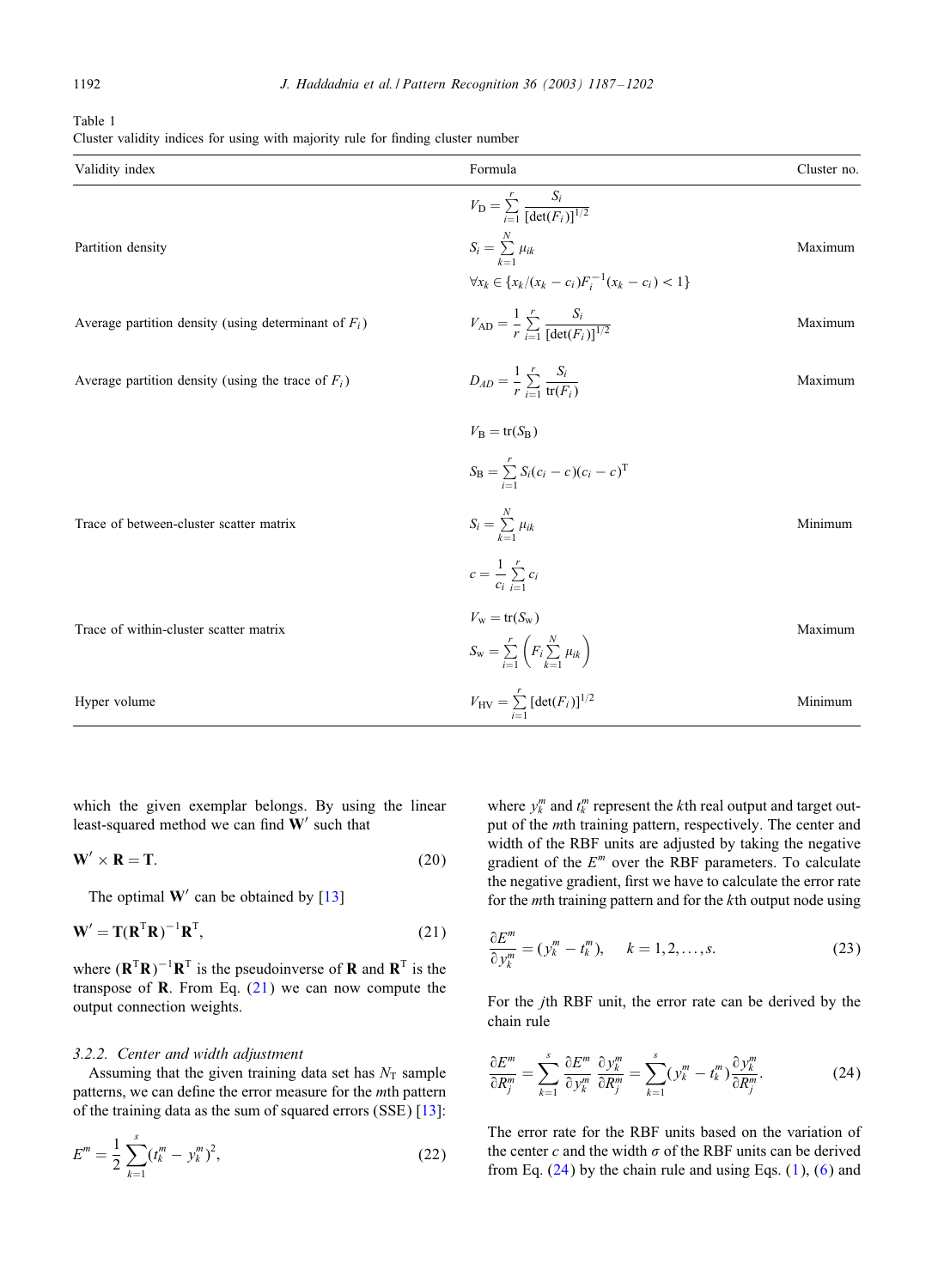<span id="page-6-0"></span>[\(23\)](#page-5-0), as follows:

$$
\frac{\partial E^m}{\partial c_j^m(i)} = 2 \sum_{k=1}^s y_k^m w_{ik}^m R_j^m (P^m(i) - c_j^m(i)) / (\sigma_j^m)^2, \qquad (25)
$$

$$
\frac{\partial E^m}{\partial \sigma_j^m} = 2 \sum_{k=1}^s y_k^m w_{ik}^m R_j^m (P^m(i) - c_j^m(i))/( \sigma_j^m )^3, \qquad (26)
$$

where  $i = 1, 2, \ldots, n$  and  $j = 1, 2, \ldots, u, P^m(i)$  is the *i*th input variable of the *m*th training pattern,  $c_j^m(i)$  is the *i*th input variable of the center of the jth RBF unit for the mth training pattern, and  $\sigma_j^m$  is the width of the *j*th RBF unit for the *m*th training pattern. Accordingly, the update formulas for the center c and the width  $\sigma$  of the RBF units are:

$$
\Delta c_j^m(i) = -\xi \frac{\partial E^m}{\partial c_j^m(i)}
$$
  
\n
$$
= 2\xi \sum_{k=1}^s y_k^m w_2^m(i,k) R_j^m(P^m(i) - c_j^m(i))/( {\sigma_j}^m)^2, (27)
$$
  
\n
$$
\Delta \sigma_j^m = -\xi \frac{\partial E^m}{\partial \sigma_j^m}
$$
  
\n
$$
= 2\xi \sum_{k=1}^s y_k^m w_2^m(i,k) R_j^m(P^m(i) - c_j^m(i))/( {\sigma_j}^m)^3, (28)
$$

where  $\xi$  is the learning rate,  $\Delta c_j^m(i)$  is the updating value for the ith input variable of the center of the jth RBF unit based on the *m*th training pattern, and  $\Delta \sigma_j^m$  is the updating value for the width of the *j*th RBF unit for the *mth* training pattern. The initial conditions for c and  $\sigma$  is considered based on Section [3.1.1](#page-2-0) for c and Section [3.1.2](#page-3-0) for  $\sigma$ .

# *3.2.3. Adjusting procedure*

Each epoch of the adjusting procedure is composed of a forward pass and a backward pass. In the forward pass, we supply input feature elements to the RBFNN until the matrix  $W'$  is obtained based on Eq. [\(21\)](#page-5-0). After adjusting the elements of  $W'$  for the input training pattern, the error measure from Eq. [\(22\)](#page-5-0) is calculated. In the backward pass, the error rates propagate from the output toward the input, and the center and the width (c and  $\sigma$ ) of the RBF units are updated by the gradient method, using Eqs.  $(27)$  and  $(28)$ based on the input training pattern.

Another parameter, which affects the adjustment procedure, is the learning rate  $(\xi)$ . To ensure the learning algorithm is not trapped in a local minimum and to avoid oscillating around the optimum value, we have selected the learning rate according to the following equation:

$$
\zeta = \max(\eta_{\max}\lambda^i, \eta_{\min}),\tag{29}
$$

where  $\eta_{\text{max}}$  and  $\eta_{\text{min}}$  are the maximum and minimum values of the learning rate,  $0 < \lambda < 1$  is a descent coefficient, and  $i$  is the number of epochs.

#### *3.2.4. The FHLA sensitivity analysis*

Let  $N_T$  and s be the total number of sample patterns and the number of classes, respectively, with each class  $k$  having  $N<sup>k</sup>$  sample patterns. During the learning phase of the neural network a subset of the sample patterns in each class  $(N_t^k)$ is usually selected to train the classifier, where  $N_t^k < N^k$ , therefore the number of available training sets  $(n_t^k)$  for each class  $k$  can be computed by

$$
n_{t}^{k} = \frac{N^{k}!}{N_{t}^{k}!(N^{k} - N_{t}^{K})!}, \quad k = 1, 2, ..., s.
$$
 (30)

The total number of possible training sets  $(N_t^S)$  for all s classes is determined as

$$
N_{t}^{S} = \prod_{k=1}^{s} n_{t}^{k}.
$$
\n(31)

It should be noted that  $N_t^S$  is usually a very large number. In this work one of the databases that has been used is the ORL database, which has 40 classes  $(s = 40)$  with 10 sample patterns in each class ( $N^k = 10$ ). We have selected five sample patterns for the training purpose in each class  $(N_t^k=5)$ , therefore the total number of available training sets is  $N_t^s$  = 252<sup>40</sup>. On the other hand, selecting a different training set in the RBFNN would result in changes in the center of the RBF unit, which subsequently affects the output of the RBF unit as can be seen from Eqs. [\(6\)](#page-2-0) and [\(7\)](#page-2-0). Finding the best training set among the  $N_t^S$  to best train the RBFNN is a difficult task. Randomly selecting the training set is possible if the sensitivity of the learning algorithm to the training set selection is found to be low. To determine the sensitivity of the proposed learning algorithm to the choice of the training set, we observe that the sensitivity of the  $R_i(.)$  of the *i*th RBF unit in Eq. [\(6\)](#page-2-0) with the respect to the corresponding center  $c_i$  can be obtained using [\[26\]](#page-15-0)

$$
S_i = \frac{\|\partial R_i / \partial c_i\|^2}{\|x_k - c_i\|^2}, \quad k = 1, 2, ..., N_t^k,
$$
 (32)

where  $x_k$  is the kth input feature vector. It can easily be shown that Eqs.  $(6)$  and  $(32)$  give

$$
S_i = \left(\frac{2}{\sigma_i^2}\right)^2 \exp\left(-2\frac{\|x_k - c_i\|^2}{\sigma_i^2}\right). \tag{33}
$$

Replacing  $\sigma_i$  from Eq. [\(16\)](#page-4-0) in Eq. (33) gives

$$
S_i = \frac{4}{\gamma^4 d_{\min}^2(i, l)} \exp\left(-2 \frac{\|x_k - c_i\|^2}{\gamma^2 d_{\min}^2(i, l)}\right).
$$
 (34)

The above equation indicates the sensitivity of the FHLA to the selection of the training and testing sets. The clustering procedure described in Section [3.1.1](#page-2-0) requires

$$
||x_k - c_i||^2 < d_{\min}^2(i, l),\tag{35}
$$

where  $d_{\text{min}}(i, l)$  has been defined in Eq. [\(15\)](#page-4-0). Considering inequality (35), it is evident that by properly selecting  $\gamma$ ,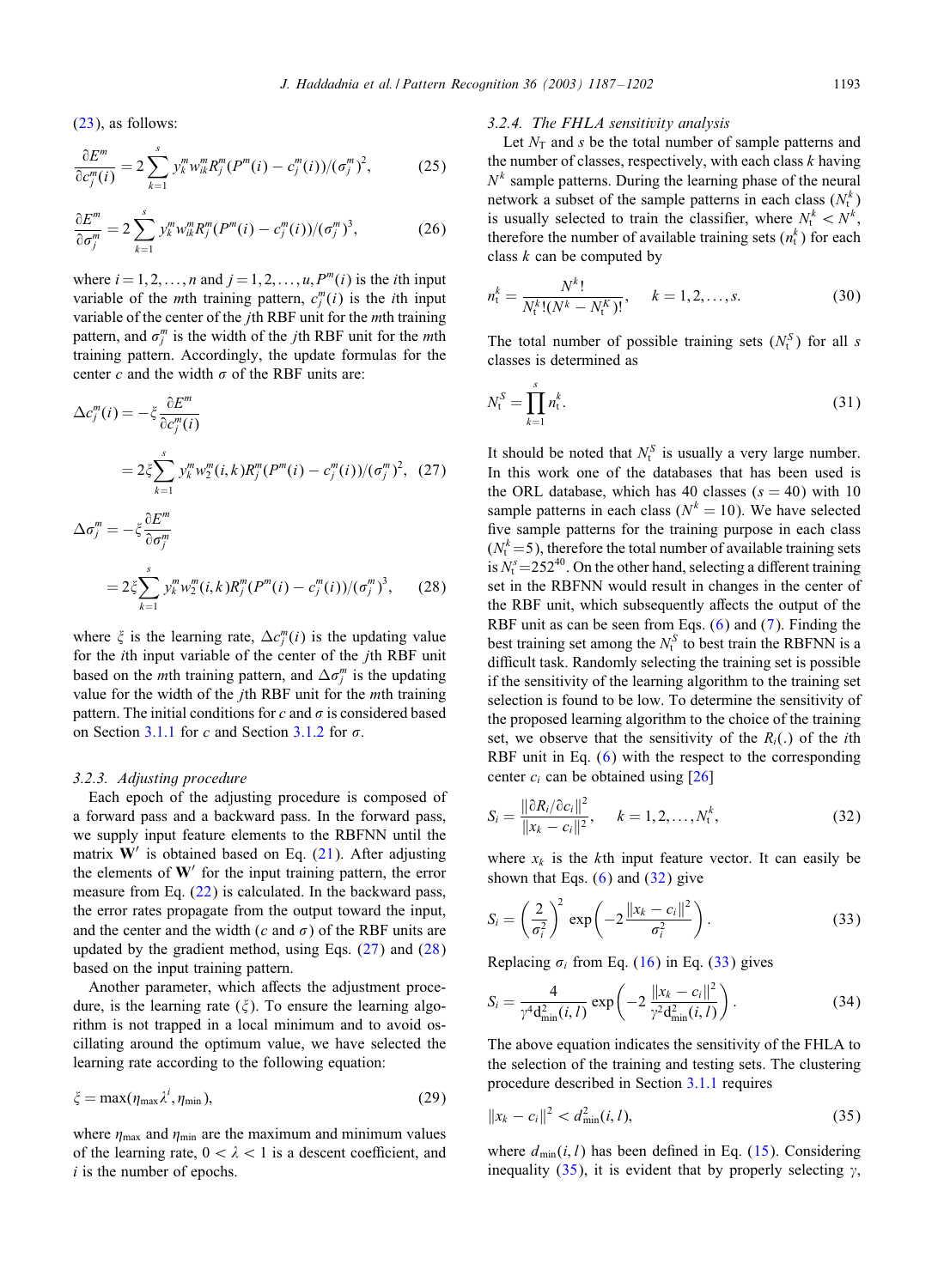<span id="page-7-0"></span>one can obtain

$$
\frac{\|x_k - c_i\|^2}{\gamma^2 d_{\min}^2(i, l)} < 1. \tag{36}
$$

This condition forces the exponent part of Eq.  $(34)$  to be less than unity, resulting in  $S_i$  to be less sensitive to variations in  $c_i$  and  $x_k$ .

It is also noted from Eq. [\(25\)](#page-6-0) that changing the center of the RBF unit influences the overall classifier error. Therefore, we can measure the sensitivity of the learning algorithm to the training and testing patterns using the standard deviation of the overall classifier error. The standard deviation is computed based on randomly selecting different training and testing sets.

# 4. Design of experiment

The human face recognition system has been used as a benchmark in this study. A complete conventional human face recognition system should include two stages. The first stage requires extraction of pertinent features from the facial images and the creation of the feature vectors. The second stage involves classification of facial images based on the derived feature vector obtained in the first stage. The designed RBFNN with the proposed learning algorithm has been used as a classifier in the second stage of the human face recognition system.

The aim of the feature extraction in the first stage of the human face recognition system is to produce a feature vector containing all pertinent information of the face to be recognized. Two main approaches for feature extraction have been extensively used by other researchers  $[4,31]$  $[4,31]$ . The first method is based on extracting structural and geometrical facial features that constitute local structure of facial images, for example, the shapes of the eyes, nose and mouth. The structural-based approaches deal with local data instead of global data. It has been shown that, due to explicit modeling of facial features, the structural-based approaches suffer from the unpredictability of facial appearances and environmental conditions [\[4\]](#page-14-0). The second method is a statistical-based approach that extracts features from the whole image and, therefore, uses global data instead of local data. Since the global data of an image are now used to determine the feature elements, the data that are irrelevant to the facial portion of the image, such as hair, shoulders and background, may contribute to the creation of erroneous feature vectors that can affect the recognition results  $[32]$ . In this paper, we have used PCA [\[25\]](#page-14-0) as a feature domain that uses global data to create the feature vector elements. However, to keep only the important data about the face images, and to eliminate the irrelevant data the feature extraction is done in two steps. In the first step, by using the shape information based on [\[5,24\]](#page-14-0), we have created a subimage to enclose only the important information needed for the recognition algorithm,

while in the second step, the feature vector has been obtained through calculation of the PCA of the derived subimage.

# *4.1. Subimage formation*

The subimage encloses all the pertinent information around the face in an ellipse while the pixel value outside the ellipse is set to zero. A technique is presented in Refs.  $[5,24]$ , which finds the best-fit ellipse to enclose the facial region of the human face in a frontal view of the facial image. Unfortunately through creation of the subimage with the best-fit ellipse many unwanted regions of the face image may still appear in this subimage. These include hair portion, neck and part of the background as an example. This is shown in Fig. [2.](#page-8-0) Instead of using the best-fit ellipse for creating a subimage we have defined another ellipse. The new ellipse has the same orientation and center as the best-6t ellipse but the length of its major and minor axes are calculated from the length of the major and minor axes of the best-6t ellipse as follows:

$$
A = \rho \alpha,\tag{37}
$$

$$
B = \rho \beta,\tag{38}
$$

where  $A$  and  $B$  are, respectively, the length of the major and minor axes of the new ellipse,  $\alpha$  and  $\beta$  are the length of the major and minor axes of the best-fit ellipse [\[24,](#page-14-0)[33\]](#page-15-0), and  $\rho$  is a coefficient that varies between  $0$  and  $1$ . Fig.  $3$  shows the effect of changing  $\rho$  on facial images, while Fig. [4](#page-8-0) shows the corresponding subimages.

Our experimental results with 400 images show that the best value for  $\rho$  is around 0.87. By using the  $\rho$  parameter for subimage creation, data that are irrelevant to facial portion, such as hair, neck, shoulders and background, are discarded.

# *4.2. Principle component analysis (PCA)*

PCA is a well-known statistical technique for feature extraction. Each  $M \times N$  image in the training set was row concatenated to form  $MN \times 1$  vectors  $x_k$ . Given a set of  $N_T$ training images  $\{x_k\}_{k=0,1,\dots,N_T}$  the mean vector of the training set was obtained as [\[25\]](#page-14-0)

$$
\bar{x} = \frac{1}{N_{\rm T}} \sum_{k=1}^{N_{\rm T}} x_k.
$$
\n(39)

A  $N_T \times MN$  training set matrix  $\mathbf{X} = [x_k - \bar{x}]$  can now be built. The basis vectors are obtained by solving the eigenvalue problem:

$$
A = V^{\mathrm{T}} \Sigma_{\mathbf{X}} V,\tag{40}
$$

where  $\Sigma_X = XX^T$  is the covariance matrix, V is the eigenvector matrix of  $\Sigma_X$  and  $\Lambda$  is the corresponding diagonal matrix of eigenvalues. As the PCA has the property of packing the greatest energy into the least number of principal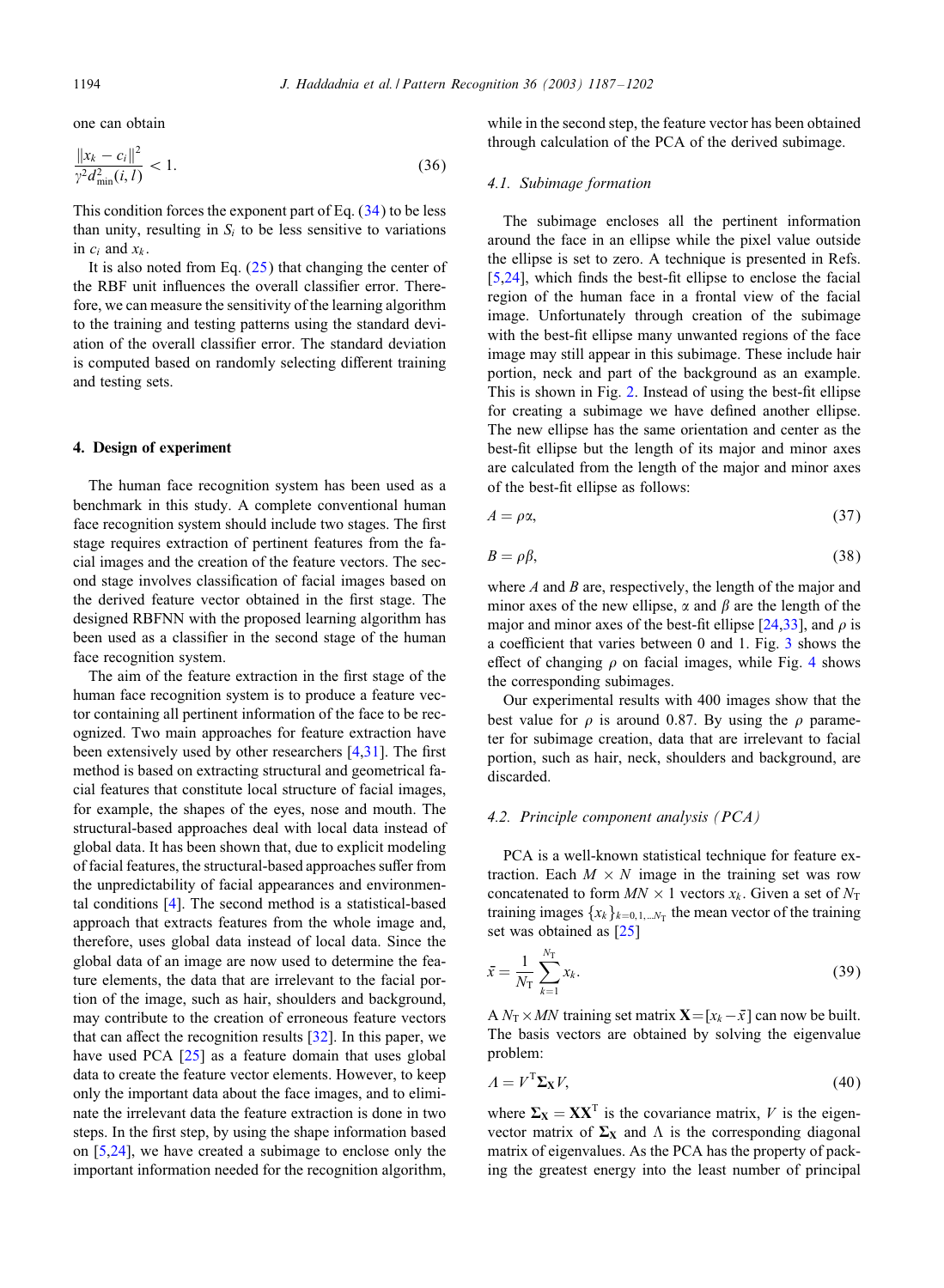<span id="page-8-0"></span>

Fig. 2. Face localization based on best-fit ellipse.



Fig. 3. Different ellipses with pertinent values of  $\rho$ .



Fig. 4. Subimage formation based on different values of  $\rho$ .

components, eigenvectors corresponding to the m largest eigenvalues in the PCA are selected to form a lower-dimensional subspace. It is proven that the residual reconstruction error generated by discarding the  $N_T - m$  components is low even for small  $m$  [\[25\]](#page-14-0).

#### *4.3. Experimental design*

To check the utility of the proposed algorithm experimental studies are carried out on the ORL database images of Cambridge University and the Yale face database of Yale University. The ORL database contains 400 face images from 40 individuals in different states (available at [http://www.uk.research.att.com/facedatabase.html\)](http://www.uk.research.att.com/facedatabase.html). The total number of images for each person is 10. None of the 10 samples is identical to any other sample. They vary in position, rotation, scale and expression. The changes in orientation have been accomplished by rotating the person a maximum of 20<sup>°</sup> in the same plane; also each person has changed his/her facial expression in each of 10 samples (open/close eye, smiling/not smiling). The changes in scale have been achieved by changing the distance between the person and the video camera. For some individuals, the images were taken at different times, varying facial details (glasses/no glasses). Each image was digitized and presented by a  $112 \times$ 92 pixel array whose gray levels ranged between 0 and 255. Samples of the ORL database are shown in Fig. [5.](#page-9-0)

The Yale face database contains 165 face images of 15 individuals. There are 11 images per subject, one for each facial expression or configuration: center-light, glasses/no glasses, happy, normal, left-light, right-light, sad, sleepy, surprised and wink. Samples of Yale face database are shown in Fig. [6.](#page-9-0) (This database is available at [http://cvc.yale.edu/projects/yalefaces/yalefaces.html.](http://cvc.yale.edu/projects/yalefaces/yalefaces.html))

Fig. [7](#page-10-0) illustrates the experiments carried out in this work. Each experiment consists of four steps: subimage formation, generation of the feature vector, training the classifier and testing the classifier. In the first step, the subimage is created using the method described in Section [4.1.](#page-7-0) The training and testing set is selected, by randomly choosing five images for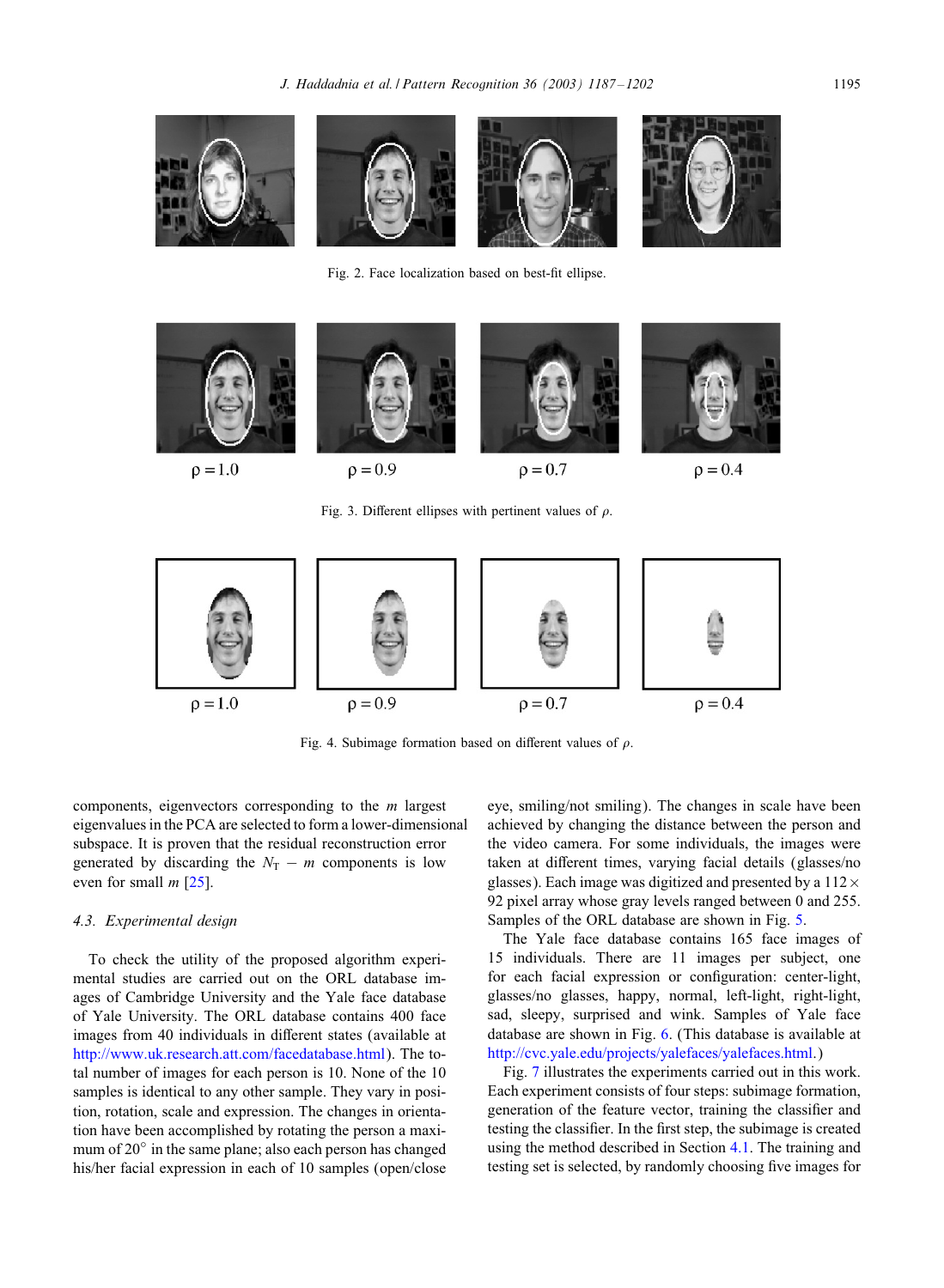<span id="page-9-0"></span>

Fig. 5. Samples of face images in the ORL database.



Fig. 6. Samples of face images in the Yale face database.

each subject from the ORL database and six images from the Yale database. Therefore, in the ORL database a total of 200 images are used as the training set and another 200 are used as the testing set while in the Yale database a total of 90 images are used for training and the rest are used for testing. In the second step PCAs are generated inside the subimages. In the third step, the classifier is designed and trained. Finally in the fourth step, performance of the classification is evaluated. This procedure has been repeated for each learning algorithm by randomly choosing different training and testing sets.

# 5. Experimental results and discussion

The experimental study conducted in this paper evaluates the effect of different learning algorithms on the number of required hidden neurons (complexity of the RBFNN),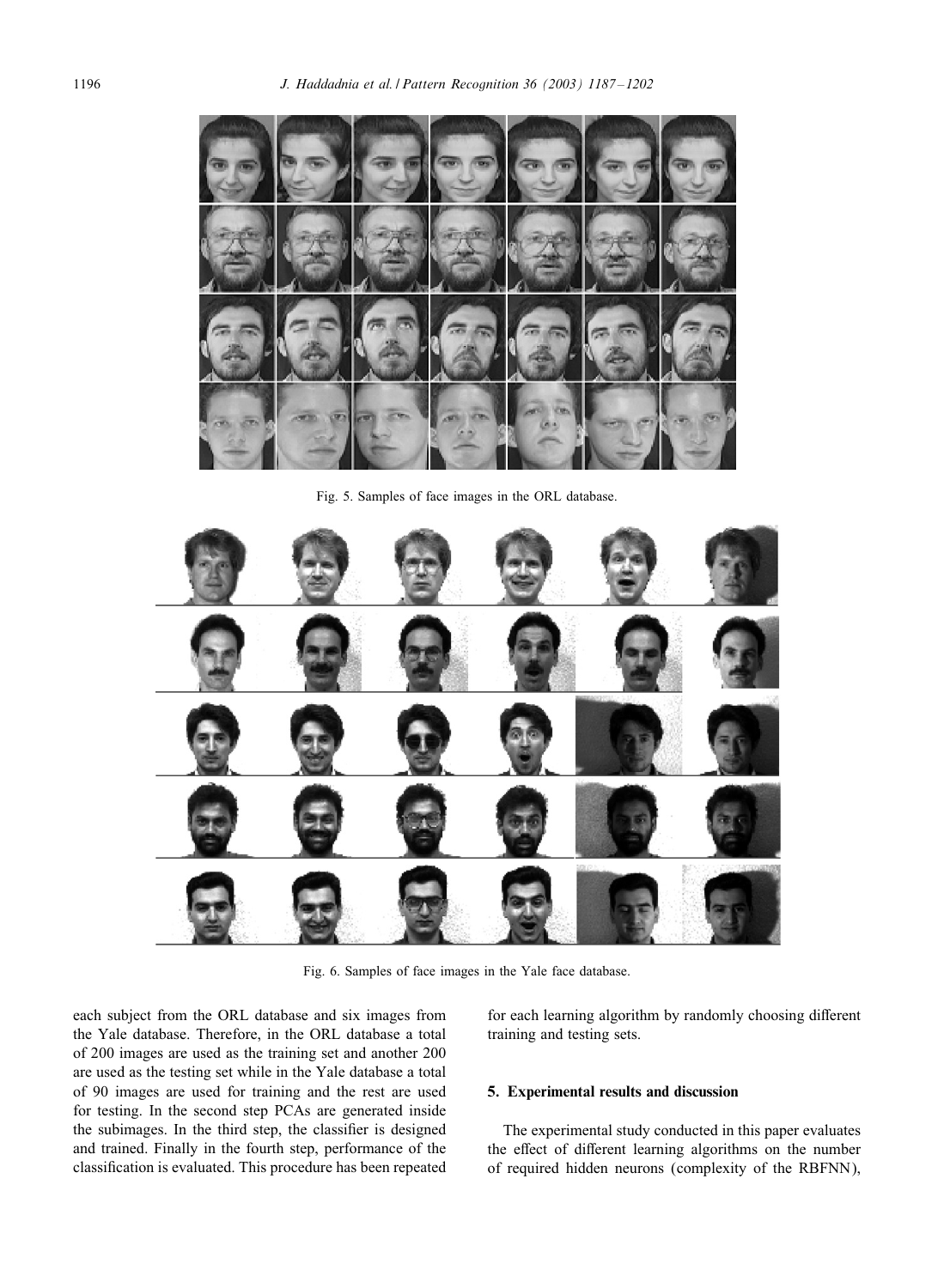<span id="page-10-0"></span>

Fig. 7. Experimental design carried out in this work.

training speed, sensitivity of the learning algorithms to the training and testing set and the overall recognition rate. Also, the effect of the irrelevant data on the overall recognition rate is studied. Finally the proposed human face recognition system with the FHLA learning algorithm is compared with other human face recognition systems.

# *5.1. E?ect of the learning algorithms*

For the purpose of evaluating the different learning algorithms, we have designed and trained the RBFNN with FHLA, MRAN, GMM and FSA. The experiment has been repeated 40 times by randomly choosing different training and testing sets on each database. Also the number of principle components to represent the feature vectors was set to eleven different values: 10, 15, 20, 25, 30, 40, 50, 55, 60, 70, 80. A total of 440 runs were executed for each learning algorithm on each database. Table [2](#page-11-0) shows the parameters for the FHLA during training phase for the ORL and the Yale databases. Fig.  $8$  shows the average classifier error rate as a function of the number of principle components for the FHLA and MRAN among 40 runs for the ORL database.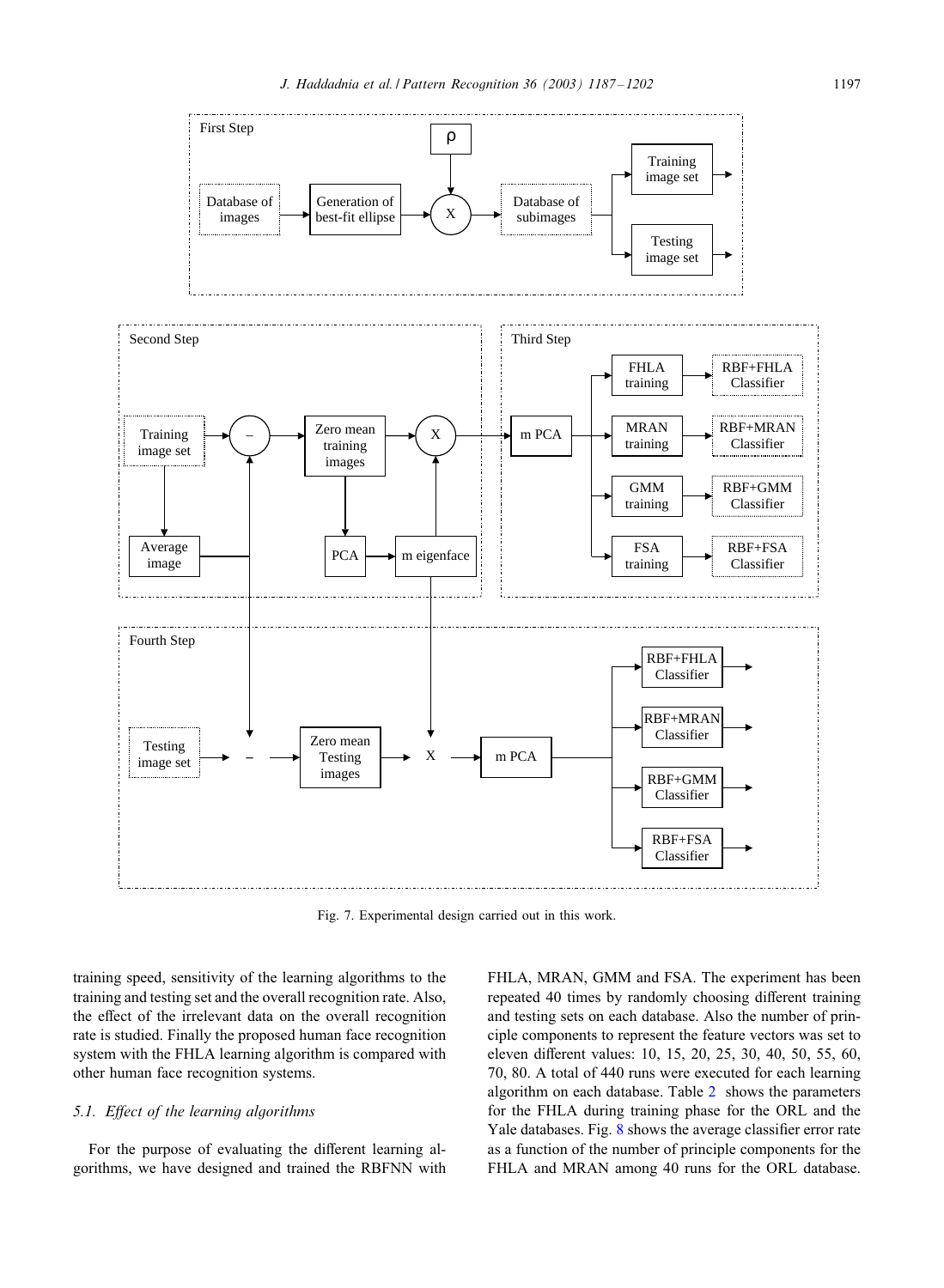<span id="page-11-0"></span>

| Table 2                                   |  |
|-------------------------------------------|--|
| FHLA and its parameters in training phase |  |

| No. of PCA | Training phase parameters |             |                      |                      |              |               |               |               |  |  |  |
|------------|---------------------------|-------------|----------------------|----------------------|--------------|---------------|---------------|---------------|--|--|--|
|            | λ                         | γ           | $\eta_{\text{max}}$  | $\eta_{\min}$        | ORL database |               | Yale database |               |  |  |  |
|            |                           |             |                      |                      | Epochs       | <b>SSE</b>    | Epochs        | <b>SSE</b>    |  |  |  |
| 10         | 0.99                      | $0.9 - 1$   | $8 \times 10^{-2}$   | $8 \times 10^{-3}$   | $15 - 35$    | $0.16 - 0.11$ | $10 - 25$     | $0.12 - 0.09$ |  |  |  |
| 20         | 0.99                      | $1 - 1.1$   | $2.5 \times 10^{-3}$ | $5 \times 10^{-4}$   | $25 - 45$    | $0.12 - 0.08$ | $15 - 30$     | $0.9 - 0.07$  |  |  |  |
| 30         | 0.99                      | $1.1 - 1.2$ | $9 \times 10^{-3}$   | $3 \times 10^{-4}$   | $40 - 55$    | $0.09 - 0.06$ | $25 - 40$     | $0.07 - 0.05$ |  |  |  |
| 40         | 0.99                      | $1.1 - 1.2$ | $6.5 \times 10^{-4}$ | $4.5 \times 10^{-5}$ | $55 - 65$    | $0.07 - 0.05$ | $35 - 55$     | $0.05 - 0.03$ |  |  |  |
| 50         | 0.98                      | $1.2 - 1.5$ | $8.5 \times 10^{-4}$ | $2 \times 10^{-5}$   | $60 - 75$    | $0.05 - 0.02$ | $50 - 65$     | $0.05 - 0.02$ |  |  |  |
| 55         | 0.99                      | $1.5 - 1.7$ | $2 \times 10^{-5}$   | $1.2 \times 10^{-6}$ | $70 - 90$    | $0.03 - 0.01$ | $55 - 70$     | $0.03 - 0.01$ |  |  |  |
| 60         | 0.97                      | $1.7 - 1.9$ | $5 \times 10^{-5}$   | $3.5 \times 10^{-6}$ | $85 - 100$   | $0.06 - 0.03$ | $65 - 80$     | $0.04 - 0.02$ |  |  |  |
| 70         | 0.99                      | $1.8 - 2$   | $9 \times 10^{-5}$   | $6 \times 10^{-6}$   | $90 - 110$   | $0.08 - 0.05$ | $70 - 90$     | $0.05 - 0.03$ |  |  |  |
| 80         | 0.99                      | $1.8 - 2$   | $5 \times 10^{-6}$   | $3 \times 10^{-7}$   | $105 - 125$  | $0.11 - 0.08$ | $85 - 105$    | $0.09 - 0.05$ |  |  |  |

*Note*:  $\eta_{\text{max}}$ —maximum learning rate,  $\eta_{\text{min}}$ —minimum learning rate,  $\lambda$ —descent coefficient for learning rate,  $\gamma$ —overlapping parameter, SSE—sum of squared errors.



Fig. 8. Average error rate with respect to PCA number for different learning algorithms for the ORL database.



Fig. 9. Average error rate as a function of PCA number for different learning algorithms for the Yale database.

In this figure, however, the average classifier error rate for GMM and FSA was computed for 25 runs as reported in Ref. [\[19\]](#page-14-0). Also Fig. 9 shows the average error rate for different learning algorithms for the Yale database. The minimum

Table 3 Minimum average error rate for different learning algorithms

|               |    | Learning Number of Min. average error      |      |  |  |  |
|---------------|----|--------------------------------------------|------|--|--|--|
| algorithm PCA |    | ORL database $(\% )$ Yale database $(\% )$ |      |  |  |  |
| <b>FSA</b>    | 50 | 2.0                                        | 1.6  |  |  |  |
| <b>GMM</b>    | 60 | 1.5                                        | 1.3  |  |  |  |
| <b>MRAN</b>   | 60 | 1.1                                        | 0.82 |  |  |  |
| FHI A         | 55 | 0.45                                       | 0.25 |  |  |  |



Fig. 10. Standard deviation of classifier error for different learning algorithms on the ORL database.

average classifier error rate for different learning algorithms for the two databases has been shown in Table 3. The average classifier error rate curves and Table 3 show the FHLA has a small error rate than the other training algorithms.

Fig. 10 presents the standard deviation of the error rate computed for 40 runs for the FHLA, MRAN, GMM and FSA as a function of the number of the PCA for the ORL database, while Fig. [11](#page-12-0) shows the corresponding values for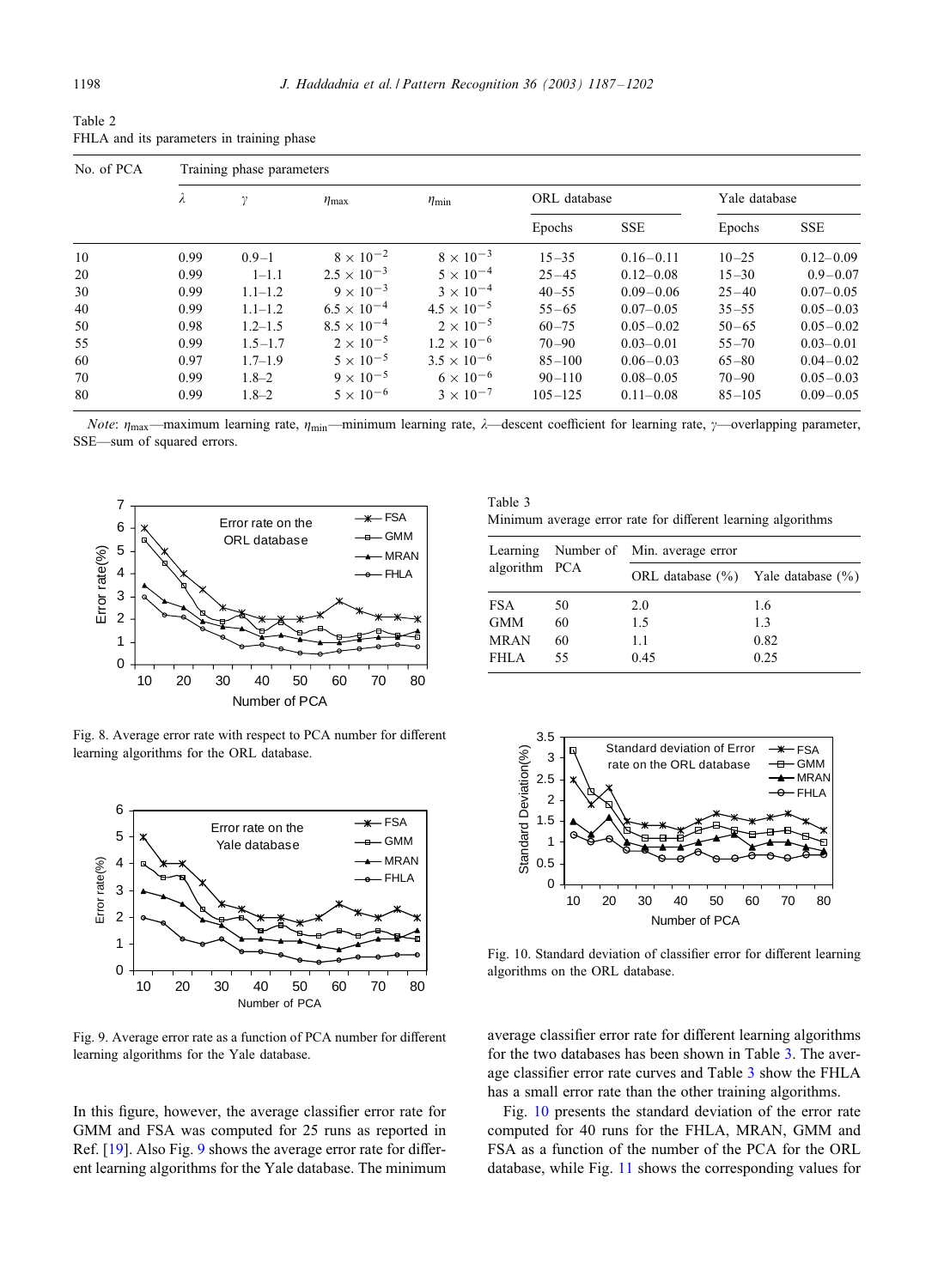<span id="page-12-0"></span>

Fig. 11. Standard deviation of classifier error for different learning algorithms on the Yale database.



Fig. 12. Minimum recognition rate among 40 runs for different learning algorithms for the ORL database.



Fig. 13. Minimum recognition rate among 40 runs for different learning algorithms for the Yale database.

the Yale database. These graphs indicate the sensitivity of the results to the choice of the training and testing sets. The FHLA method again presents the lowest standard deviation for all the PCA numbers and, therefore, is less sensitive to the selection of training and testing patterns.

Figs. 12 and 13 present the minimum recognition rate among 40 runs for the learning algorithms for the ORL and the Yale databases, respectively. It is seen that, among the various learning algorithms, the FHLA yields the highest recognition rate.

The FHLA method has been compared with the MRAN, GMM and FSA in terms of the training parameters during the learning phase. These include the number of required hidden neurons (RBF units) and the average number of epochs. The average number of epochs for 40 runs for the ORL and Yale databases has been shown in Table [4.](#page-13-0) As Table [4](#page-13-0) indicates, the FHLA method has converged faster than the other learning methods for all PCA numbers. Another important parameter is the number of RBF units required in each learning algorithm. The maximum and minimum number of required RBF units among 40 runs has been indicated in Table [5](#page-13-0) where the FHLA and MRAN outperform the other two techniques. However, for low numbers of PCA, the MRAN requires a smaller number of neurons in the hidden layer than does the FHLA, while for high numbers of the PCA, the FHLA requires fewer neurons in the hidden layer than does the MRAN. In our study we have found the best recognition rate is obtained with the first 55 largest PCA numbers, as can be seen from Figs. [8,](#page-11-0) [9](#page-11-0) and Table [3.](#page-11-0) The FHLA yields a better recognition rate for high PCA numbers while Table [5](#page-13-0) indicates the FHLA also requires fewer neurons in the hidden layer than the other learning algorithms. It is interesting to note that for face recognition, the FHLA results in a neural network with the lowest number of hidden neurons while producing the best recognition rates.

#### *5.2. E?ect of the irrelevant data on recognition rate*

For the purpose of evaluating how the irrelevant data of a face image such as hair, neck, shoulder and background will influence the recognition results we have first set the input feature vector with the 55 largest PCA numbers for the FHLA, the 60 largest PCA numbers for MRAN and GMM and finally 50 for FSA, which have yielded the best results (Table [3\)](#page-11-0). We have varied the  $\rho$  value in Eqs. [\(37\)](#page-7-0) and [\(38\)](#page-7-0) as can be seen in Fig. [4](#page-8-0) and evaluated the recognition rate for different learning algorithms. Fig. [14](#page-13-0) shows the effect of changing  $\rho$  on the system error rate for the ORL database. As Fig. [14](#page-13-0) shows, the best recognition rate can be achieved at  $\rho = 0.87$  for all learning algorithms. We have used the best value of  $\rho = 0.87$  while was empirically derived, in our recognition system.

# *5.3. Comparison with the other human face recognition systems*

To evaluate the effectiveness of our proposed method in comparison with other human face recognition systems, we have chosen the 55 largest PCA numbers for feature extraction. We have also selected  $\rho = 0.87$  and an RBF neural network with the FHLA learning algorithm as the classifier. In our study, the ORL database was used in the experiments and the methods reported in Refs. [\[34–37\]](#page-15-0) were used for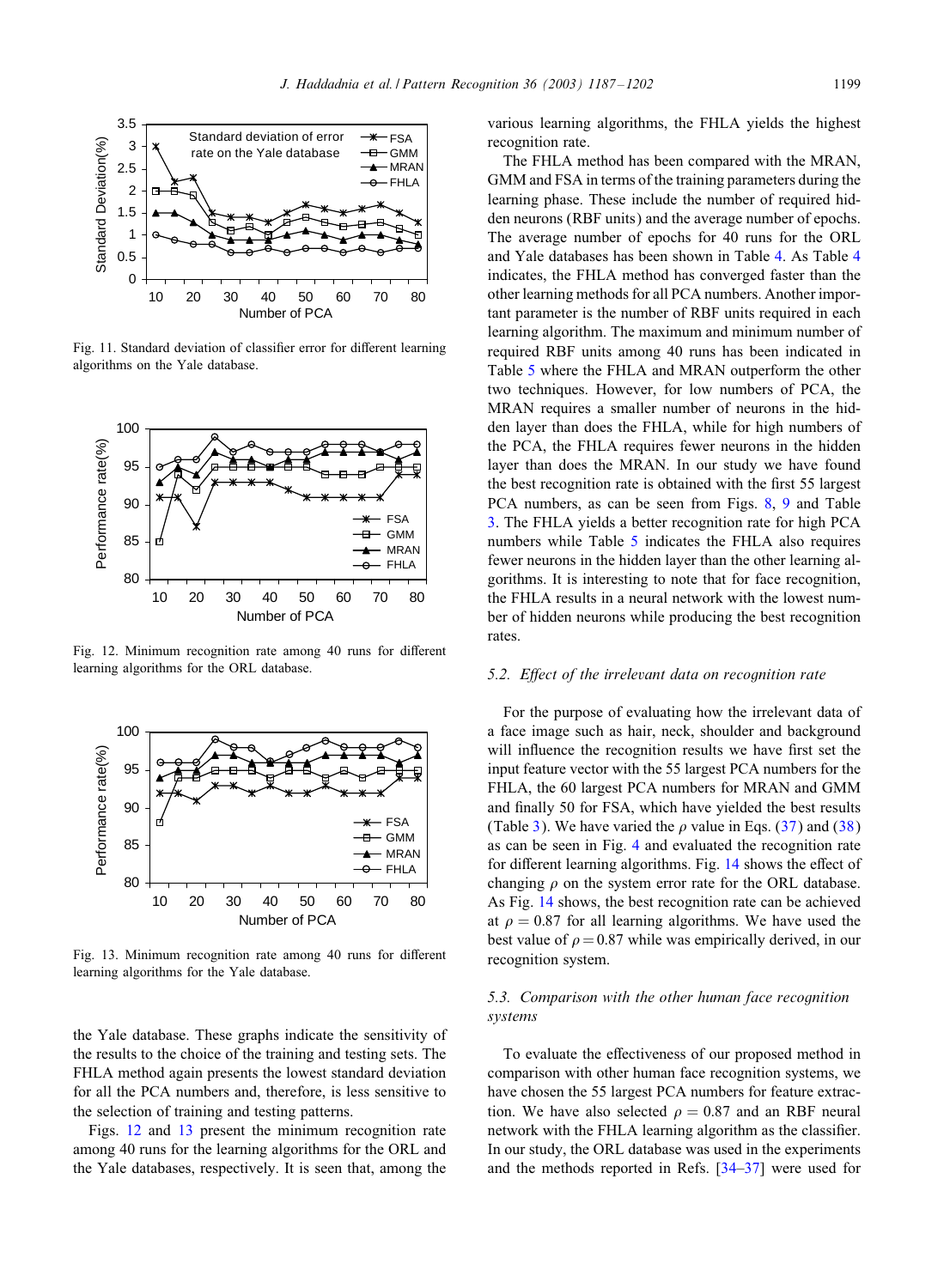<span id="page-13-0"></span>

| Table 4                                                                  |  |  |  |
|--------------------------------------------------------------------------|--|--|--|
| Average number of epochs among 40 runs for different learning algorithms |  |  |  |

| No. of PCA | ORL database |             |            |            | Yale database |             |            |            |
|------------|--------------|-------------|------------|------------|---------------|-------------|------------|------------|
|            | <b>FHLA</b>  | <b>MRAN</b> | <b>GMM</b> | <b>FSA</b> | <b>FHLA</b>   | <b>MRAN</b> | <b>GMM</b> | <b>FSA</b> |
| 10         | 23           | 29          | 53         | 62         | 18            | 21          | 45         | 52         |
| 20         | 34           | 38          | 67         | 73         | 23            | 30          | 57         | 64         |
| 30         | 46           | 62          | 94         | 110        | 31            | 53          | 85         | 91         |
| 40         | 59           | 76          | 108        | 121        | 43            | 66          | 93         | 102        |
| 50         | 67           | 89          | 118        | 132        | 54            | 79          | 102        | 112        |
| 55         | 81           | 101         | 136        | 144        | 67            | 88          | 121        | 134        |
| 60         | 92           | 125         | 159        | 172        | 74            | 101         | 142        | 155        |
| 70         | 101          | 138         | 171        | 185        | 79            | 127         | 153        | 164        |
| 80         | 112          | 146         | 193        | 202        | 98            | 135         | 172        | 188        |

Table 5 Minimum and maximum number of required RBF unit among 40 runs for different learning algorithms

| No. of PCA | ORL database |             |            |            | Yale database |             |            |            |  |
|------------|--------------|-------------|------------|------------|---------------|-------------|------------|------------|--|
|            | <b>FHLA</b>  | <b>MRAN</b> | <b>GMM</b> | <b>FSA</b> | <b>FHLA</b>   | <b>MRAN</b> | <b>GMM</b> | <b>FSA</b> |  |
| 10         | $43 - 46$    | $42 - 45$   | $46 - 50$  | $47 - 50$  | $18 - 19$     | $17 - 19$   | $19 - 22$  | $19 - 23$  |  |
| 20         | $45 - 48$    | $44 - 47$   | $47 - 52$  | $48 - 53$  | $19 - 21$     | $18 - 20$   | $19 - 22$  | $20 - 23$  |  |
| 30         | $47 - 50$    | $47 - 50$   | $48 - 53$  | $49 - 53$  | $19 - 21$     | $18 - 20$   | $20 - 23$  | $22 - 24$  |  |
| 40         | $47 - 51$    | $48 - 52$   | $50 - 54$  | $52 - 55$  | $20 - 22$     | $20 - 23$   | $22 - 25$  | $23 - 25$  |  |
| 50         | $48 - 52$    | $50 - 54$   | $53 - 56$  | $54 - 57$  | $20 - 22$     | $22 - 25$   | $24 - 27$  | $25 - 28$  |  |
| 55         | $48 - 51$    | $51 - 55$   | $54 - 57$  | $55 - 57$  | $20 - 23$     | $24 - 26$   | $25 - 28$  | $26 - 29$  |  |
| 60         | $49 - 52$    | $53 - 56$   | $55 - 57$  | $56 - 58$  | $21 - 24$     | $24 - 26$   | $27 - 30$  | $28 - 30$  |  |
| 70         | $51 - 54$    | $55 - 57$   | $57 - 60$  | $58 - 61$  | $21 - 25$     | $26 - 29$   | $28 - 32$  | $29 - 32$  |  |
| 80         | $53 - 56$    | $56 - 60$   | $59 - 63$  | $60 - 63$  | $22 - 26$     | $27 - 29$   | $30 - 33$  | $31 - 34$  |  |



Fig. 14. Classifier error rate variation with respect to changing  $\rho$ for different learning algorithms.

comparison purpose. To make this comparison meaningful, an average overall error rate is defined as  $[34-37]$ 

$$
E_{\text{ave}} = \frac{\sum_{i=1}^{m} N_m^i}{MN_{\text{t}}},\tag{41}
$$

where  $m$  is the number of experimental runs which are performed on the random partitions of the database,  $N_m^i$  is the number of misclassification for the *i*th run, and  $N_t$  is the

Table 6

Error rates for different human face recognition systems on the ORL database

| No. of experimental $(m)$ | $E_{\rm ave}\%$ |
|---------------------------|-----------------|
| 3                         | 3.83            |
| 4                         | 3.125           |
|                           | 1.75            |
| 4                         | 1.323           |
|                           | 0.45            |
|                           |                 |

number of total testing images for each run. Table 6 shows the outcome of this comparative study, where SINN denotes the shape information with the neural network that was reported in Ref. [\[34\]](#page-15-0), CNN is the convolution neural network method in Ref. [\[35\]](#page-15-0), NFL is the nearest feature line method in Ref. [\[36\]](#page-15-0), and FT denotes the fractal transformation technique in Ref. [\[37\]](#page-15-0). In this table, the proposed method yielded an error rate of 0.45%, which is the best obtained in our experiment for the ORL database.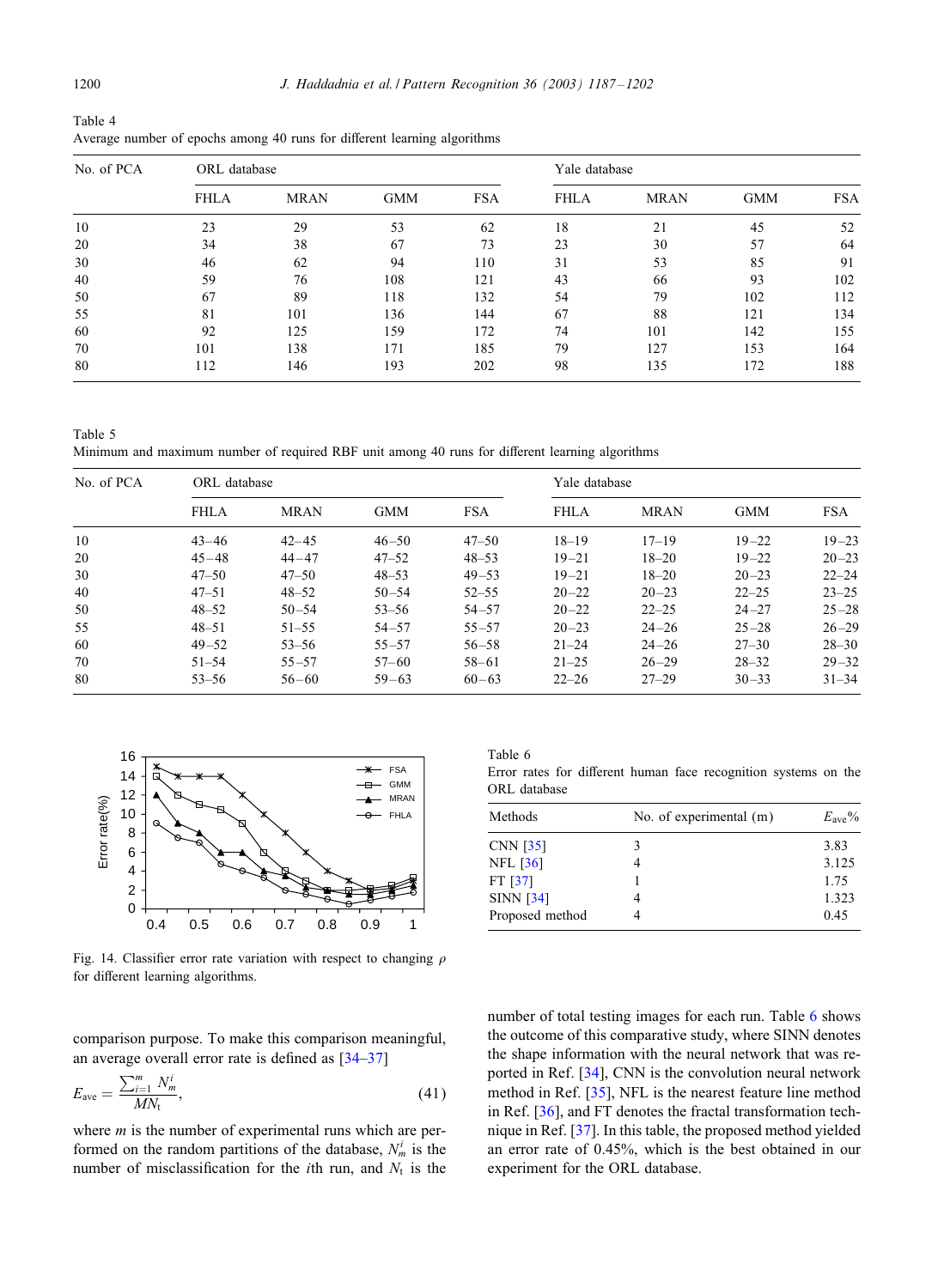# <span id="page-14-0"></span>6. Conclusion

This paper presents an alternative learning algorithm for the RBFNN with applications in the recognition of human facial images. The proposed algorithm offers faster convergence, less sensitivity to training and testing sets and less classification error in comparison with other algorithms. The proposed fuzzy hybrid learning algorithm substantially decreases the dimensions of the search space in the gradient method, which is crucial in the optimization of high-dimensional problem such as human face recognition. It also results in an RBFNN, which has a small number of hidden neurons. A comparative study demonstrates the superiority of the proposed learning algorithm in human face recognition in comparison with three popular learning techniques. A recognition rate of 99.55% for the ORL database and 99.75% for the Yale database was obtained using the proposed learning algorithm.

# Acknowledgements

The authors wish to thank Dr. Reza Lashkari for his constructive criticism of the manuscript and Natural Science and Engineering Research Council of Canada (NSERC) and Micronet for supporting this research.

## References

- [1] L. Bruzzone, D.F. Prieto, S.B. Serpico, A neural-statistical approach to multitemporal and multisource remote-sensing image classification, IEEE Trans. Geosci. Remote Sensing (30) (1999) 1350 –1359.
- [2] J.-N. Hwang, S.-Y. Kung, M. Niranjan, J.C. Principe, The past, present, and future of neural networks for signal processing, IEEE Signal Process. Mag. (14) (1997) 28-48.
- [3] M.A. Grudin, On internal representation in face recognition systems, Pattern Recognition 33 (6) (2000) 1161–1177.
- [4] M.H. Yung, D.J. Kreigman, N. Ahuja, Detecting face in images: a survey, IEEE Trans. Pattern Anal. Mach. Int. 34 (1) (2002) 34–58.
- [5] J. Haddadnia, K. faez, Human face recognition based on shape information and pseudo Zernike moment, Proceedings of 5th International Fall Workshop on Vision, Modeling and Visualization, Saarbrucken, Germany, November 22–24, 2000, pp. 113–118.
- [6] C. Lee, D.A. Landgrebe, Decision boundary feature extraction for neural networks, IEEE Trans. Neural Networks 8 (1997) 75–83.
- [7] W. Zhou, Verification of the nonparametric characteristics of backpropagation neural networks for image classification, IEEE Trans. Geo. Remote Sensing 37 (2) (1999) 771–779.
- [8] Y. Hara, R.G. Atkins, S.H. Yueh, R.T. Shin, J.A. Kong, Application on neural networks to radar image classification, IEEE Trans. Geo. Remote Sensing 32 (1) (1994) 100–109.
- [9] L. Yingwei, N. Sundarajan, P. Saratchandran, Performance evaluation of a sequential minimal radial basis function (RBF) neural network learning algorithm, IEEE Trans. Neural Networks 9 (2) (1998) 308–318.
- [10] J. Haddadnia, K. Faez, P. Moallem, Neural network based face recognition with moments invariant, IEEE International Conference On Image Processing, Vol. I, Thessaloniki, Greece, 7–10, October 2001, pp. 1018–1021.
- [11] C.M. Bishop, Neural Network for Pattern Recognition, Oxford University Press, New York, 1995.
- [12] J.S.R. Jang, C.T. Sun, Functional equivalence between radial basis function network and fuzzy inference system, IEEE Trans. Neural Networks 4 (1) (1993) 156–158.
- [13] J-S.R. Jang, ANFIS: adaptive-network-based fuzzy inference system, IEEE Trans. Systems Man Cybern. 23 (3) (1993) 665–684.
- [14] Z.Q. Liu, F. Yan, Fuzzy neural network in case-based diagnostic system, IEEE Trans. Fuzzy Systems 5 (2) (1997) 209–222.
- [15] C.F. Juang, C.T. Lin, An on-line self-construction neural fuzzy inference network and its application, IEEE Trans. Fuzzy Systems 6 (1) (1998) 12–32.
- [16] M. Delgado, A.F. Gomez-Skarmeta, F. Martin, A fuzzy clustering-based rapid prototype for fuzzy rule-based modeling, IEEE Trans. Fuzzy Systems 5 (2) (1997) 223–233.
- [17] F. Behloul, B.P.F. Lelieveldt, A. Boudraa, J.H.C. Reiber, Optimal design of radial basis function neural networks for fuzzy-rule extraction in high dimensional data, Pattern Recognition J. 35 (3) (2002) 659–675.
- [18] S. Chen, C.F.N. Cowan, P.M. Grant, Orthogonal least squares learning algorithm for radial basis function networks, IEEE Trans. Neural Networks 2 (2) (1991) 302–309.
- [19] C.E. Thomaz, R.Q. Feitosa, A. Veiga, Design of radial basis function network as classifier in face recognition using eigenfaces, IEEE Proceedings of Vth Brazilian Symposium on Neural Network, 1998, pp. 118–123.
- [20] R. Tagliaferri, D. Scala, A supervised fuzzy clustering for radial basis function neural networks training, Joint 9th IFSA World Conferences and 20th NAFIPS International Conferences, Vol. 3, 2001, pp. 1804 –1809.
- [21] J.C. Bezdek, Pattern Recognition with Fuzzy Objective Function Algorithms, Plenum, New York, 1981.
- [22] S. Abe, R. Thawonmas, M. Kayama, A fuzzy cluster with ellipsoidal regions for diagnosis problem, IEEE Trans. Systems Man Cybern. Part C: Appl. Rev. 29 (1) (1999) 140–149.
- [23] J. Haddadnia, M. Ahmadi, K. Faez, A hybrid learning RBF neural network for human face recognition with pseudo Zernike moment invariant, IEEE International Joint Conference on Neural Network, Honolulu, HI, May 12–17, 2002, accepted for publication.
- [24] J. Haddadnia, M. Ahmadi, K. Faez, An efficient method for recognition of human face recognition using higher order pseudo Zernike moment invariant, The 5th IEEE International Conference on Automatic Face and Gesture Recognition, Washington, DC, USA, May 20-21, 2002, accepted for publication.
- [25] M. Truk, A. Pentland, Eigenface for Recognition, J. Cog. Neurosci. 3 (1) (1991) 71–86.